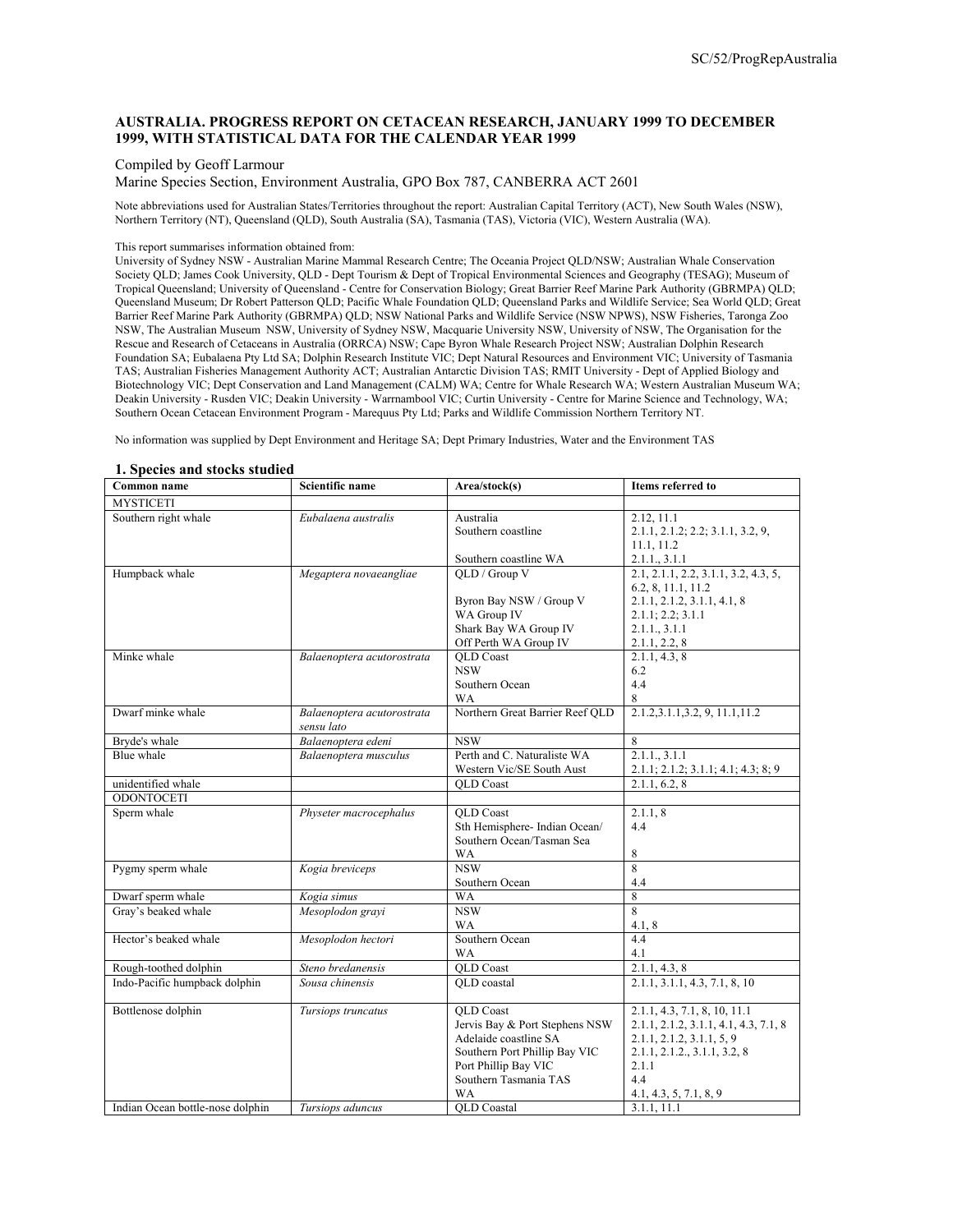| Pantropical spotted dolphin  | Stenella attenuata    | <b>OLD</b> Coastal  | 4.3                               |
|------------------------------|-----------------------|---------------------|-----------------------------------|
| Spinner dolphin              | Stenella longirostris | <b>OLD</b> Coast    | 2.1.1, 4.3, 7.1, 8                |
| Striped dolphin              | Stenella caeruleoalba | <b>OLD</b> Coast    | 2.1.1, 4.3, 8                     |
|                              |                       | <b>WA</b>           | 8                                 |
| Common dolphin               | Delphinus delphis     | <b>OLD</b> Coast    | 2.1.1, 4.3, 7.1, 8                |
|                              |                       | <b>NSW</b>          | 2.1.1, 2.1.2, 7.1                 |
|                              |                       | Gulf St Vincent, SA | 2.1.2.9                           |
|                              |                       | Southern Tasmania   | 4.4                               |
| Southern right whale dolphin | Lissodelphis perronii | Southern Ocean      | 4.4                               |
| Risso's dolphin              | Grampus griseus       | <b>OLD</b> Coast    | 2.1.1, 8                          |
|                              |                       | <b>NSW</b>          | 2.1.2, 8                          |
| Melon-headed whale           | Peponocephala electra | <b>OLD</b> Coast    | 2.1.1, 4.3, 8                     |
| Pygmy killer whale           | Feresa attenuata      | <b>NSW</b>          | 2.1.2.8                           |
|                              |                       | <b>WA</b>           | 8                                 |
| Killer whale                 | Orcinus orca          | <b>NSW</b>          | 2.1.2                             |
|                              |                       | Southern Ocean      | 4.4                               |
|                              |                       | WA                  | 2.1, 9                            |
| Long-finned pilot whale      | Globicephala melas    | <b>NSW</b>          | 2.1.2                             |
|                              |                       | Southern Ocean      | 2.1.2, 3.1.1, 4.4                 |
| Irrawaddy dolphin            | Orcaella brevirostris | <b>OLD</b> Coastal  | 2.1.1, 3.1.1, 4.3, 8, 9, 10, 11.1 |
| unidentified dolphin sp.     |                       | <b>OLD</b> Coast    | 2.1.1, 7.1, 8                     |
| Spectacled porpoise          | Phocoena dioptrica    | Southern Ocean      | 4.4                               |

#### **2. Sightings data**

*2.1 Field work* 

**2.1.1 SYSTEMATIC** 

Southern right whale

Eubalaena Pty Ltd: Head of Bight survey SA

Shore-based surveys were again conducted at the Head of the Bight, South Australia. On 33 days between July and October 1999, daily surveys of the number, position and reproductive status (cow with calf, unaccompanied adult) of right whales were made within the aggregation area. Maximum daily numbers ranged from 13 – 79 individuals and a minimum of 22 calves were born at the site in 1999. Southern right whale sightings data were analysed against data from previous years. Identification photographs for southern right whales at the Head of Bight SA were matched against the catalogue, further analyses are pending.

#### Western Australian Museum: Aerial surveys off the southern Australian coast WA/SA

Surveys involved flights close inshore between C Leeuwin, WA, and Ceduna, SA, where the majority of the 'Australian' population seems to approach the coast in winter/spring: cows about to give birth at an average of three years, others appearing less predictably. Two 'short' flights, on 29-31 July and 5-8 October, between C Leeuwin and Twilight Cove, WA, maintained a series of flights on the southern WA coast since 1976. A 'long' flight, on 31 August-6 September between C Leeuwin, WA and Ceduna, SA continued a series extended along the South Australian coast from 1993. On all flights, counts and identifying photographs were obtained, but with an emphasis on the latter on the 'short' flights and on the former on the 'long' flight. Usual concentrations, mainly but not exclusively, of cows accompanied by calves of the year, were encountered at Doubtful I Bay, in and east of Israelite Bay (WA), and at Head of the Bight (SA). There were again few sightings west of Albany, but concentrations of 'unaccompanied' animals (adults unaccompanied by calves, often interacting) were found at Yokinup Bay, and west of Twilight Cove (WA), as well as to the west of Head of the Bight (SA). Numbers recorded were fewer than in 1998 (itself a record year) but greater than in any other years, with a comparable total on the 'long' flight (C Leeuwin WA-Ceduna SA) of 262 animals, including 80 calves. Significant positive increase rates continue to be obtained for a number of combinations of time series, animal classes and subareas. For the area as a whole (extended in 1993 to obviate possible effects of coastwise movement) an increase rate was obtained, for 'all animals', of 7.82%, but it is not significant at the 5% level (p=0.0844). It excludes data for 1996 and 1997, where there may have been some undercounting. Including those two years gives a rate of 9.60% (95% CI 2.20-16.99, p=0.0206); both time series are still somewhat small (5-7 years).

## Humpback whale

University of Sydney - Australian Marine Mammal Research Centre: Acoustics study QLD Two weeks of song collection at Pt Lookout, North Stradbroke Island QLD, yielded approximately 60 hours of recordings. Methodology included the use of a hydrophone buoy anchored off-shore, radio-linked to a recording station on shore. This data collection was part of a long term study into the use of song by humpback whales and has not yet been fully analysed.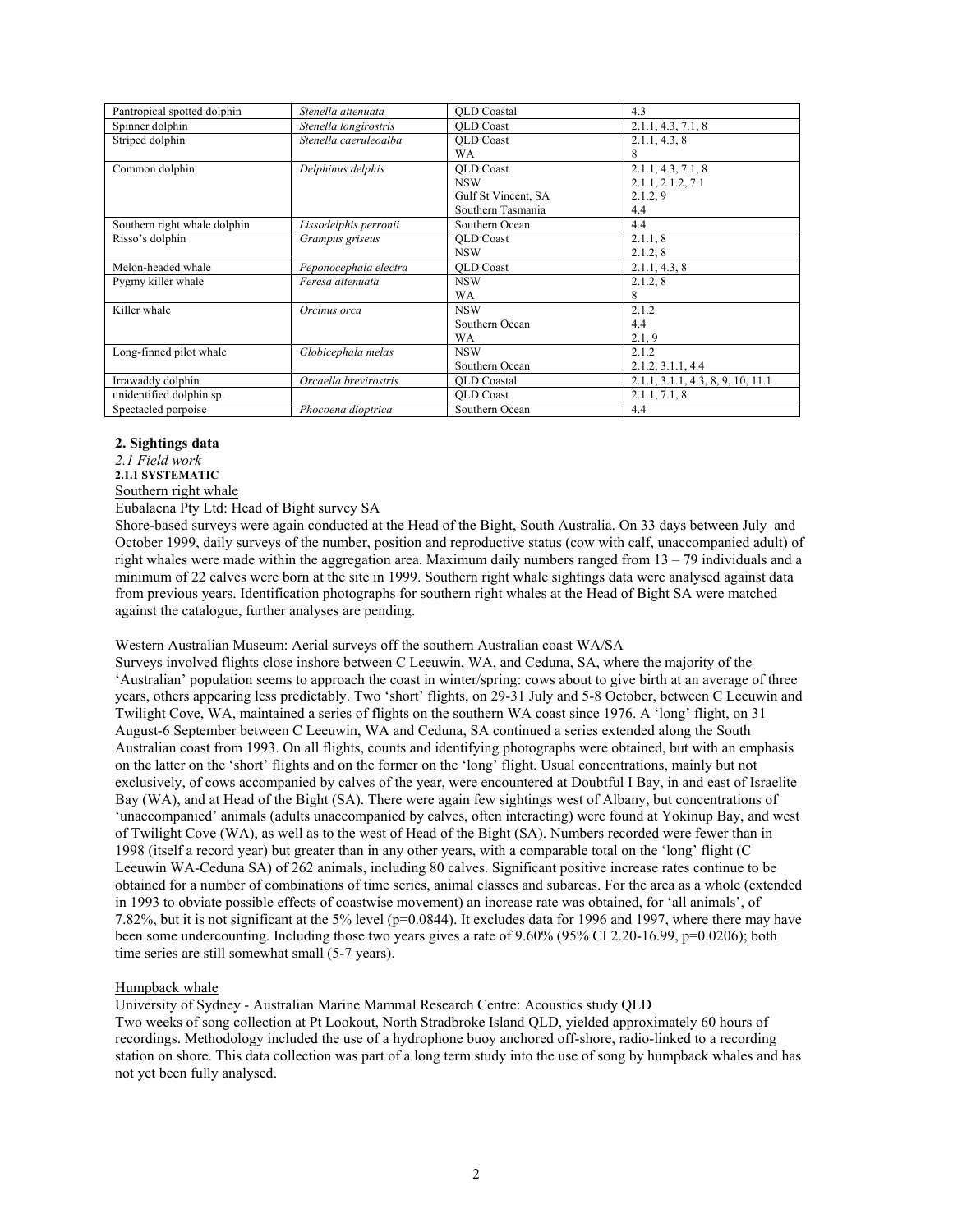#### Oceania Research Project: Surveys in Hervey Bay QLD

Fieldwork conducted in the Hervey Bay Whale Management & Monitoring Area for a long term study of abundance, distribution and behaviour of the species in Hervey Bay. Effort involved 12 weeks of fieldwork, 72 working days during August 8th to October 15th 1999. Survey was conducted from a 15 metre vessel, 6 days each week 7am to 5pm Sunday to Thursday and 7am to 1pm Friday. There were 925 Humpback sightings and 4896 photographs were obtained, 26.7 hours of video and 2 hours of DAT whale song recordings. Systematic observation of pods including numbers, composition & behaviour. Photography of ventral flukes, lateral body colouration patterns and left and right dorsals were obtained as well as video of behaviour and samples of whale song. Documentation includes GPS positions, time, date, behaviour and observation notes. The project is being undertaken in collaboration with the Queensland Environment Protection Agency (See 11.2 for report details).

Analysis of photography has been completed for 1998 and analysis for 1994/95/96/97/99 is in progress. Analysis includes identification of resights within and between season and review of pod composition. Development of a web based fluke catalogue is in process. A data set for the period 1996/2001 is being prepared for mark/recapture estimates of abundance.

| Year | No. whales sighted | No. photographs obtained |
|------|--------------------|--------------------------|
| 1994 | 307                | 1293                     |
| 1995 | 345                | 1015                     |
| 1996 | 371                | 3456                     |
| 1997 | 672                | 5148                     |
| 1998 | 919                | 5220                     |
| 1999 | 925                | 4896                     |

A summary of photography for the period 1994/1999:

Dr Robert Patterson: Stock recovery study QLD

Continued long-term study of the recovering stock of humpback whales in east Australia from Point Lookout, North Stradbroke Island. The survey period (1st June - 9th November) covered the northern and southern migrations. Unseasonal winter rain (250mm between 24<sup>th</sup> June -  $14<sup>th</sup>$  July) at the peak of the northern migration caused some disruption. The rate of increase in this stock between 1984-1999, calculated on the average number of whales seen per 10 hours in the four weeks of the peak in the northern migration, was estimated at  $11.3\%$  (95% CI  $\pm$  0.8%). The northbound population in 1999 was estimated to be 3670 (95% CI  $\pm$  500) as compared with 1896 (95% CI  $\pm$  253) in 1992, this is an increase of >90% in seven years.

James Cook University - Dept of Tropical Environmental Sciences and Geography (TESAG): Assessment of whalewatch vessel operation and humpback whale responses: management implications QLD This study is in the second of three years and is being undertaken in collaboration with QPWS. The project aims to test whether existing approach distance conditions for whale-watching vessels are an effective regulatory tool. A comparison of whale-watching operations targeting humpback whales in Queensland and New South Wales will be undertaken. A total of 107 humpbacks were recorded from 53 sightings in 1999.

Cape Byron Whale Research Project: Humpback distribution and photo-identification NSW

The project commenced in 1995 and involves positioning and tracking of humpback whales as they migrate past the NSW coast; vessel transects from Cape Byron to the continental shelf to determine humpback whale distribution; and photo-identification to identify individual animals using fluke and lateral body colouration and markings. The project is a collaborative effort between the NSW NPWS, Southern Cross University and Newcastle University. A total of 417 humpbacks were sighted in 1999.

Pacific Whale Foundation: photo-identification Whitsunday Islands and Hervey Bay QLD

Part of a long term study being undertaken in collaboration with QPWS. The surveys conducted in 1999 consisted of small boat effort to collect photographs of ventral fluke and lateral body colouration patterns of humpback whales. The location (determined by GPS), size and composition, date and time of observation, general activity and sea surface temperature of each group observed were documented. Research was conducted in the Whitsunday Islands during the period June 20 - August 3 and in Hervey Bay during August 11 - October 10.

|  |  | <b>Summary Tables of Sightings</b> |
|--|--|------------------------------------|
|--|--|------------------------------------|

| Whitsunday Islands $20/6/99$ to $3/8/99$ |       |        |        | Hervey Bay 11/8/99 to 10/10/99 |                                       |        |       |        |        |        |                                       |
|------------------------------------------|-------|--------|--------|--------------------------------|---------------------------------------|--------|-------|--------|--------|--------|---------------------------------------|
|                                          | No of |        |        |                                | No of Hours with Hours on Mean % time |        | No of |        |        |        | No of Hours with Hours on Mean % time |
|                                          | pods  | whales | whales | water                          | with whales                           |        | pods  | whales | whales | water  | with whales                           |
| <b>TOTAL</b>                             | 68    | 142    | 42.80  | 170.50.                        | 25.10                                 | TOTAL. | 209   | 432    | 19.07  | 277.21 | 42.95                                 |

Pacific Whale Foundation: Habitat Use Patterns of Humpback whales near Eden NSW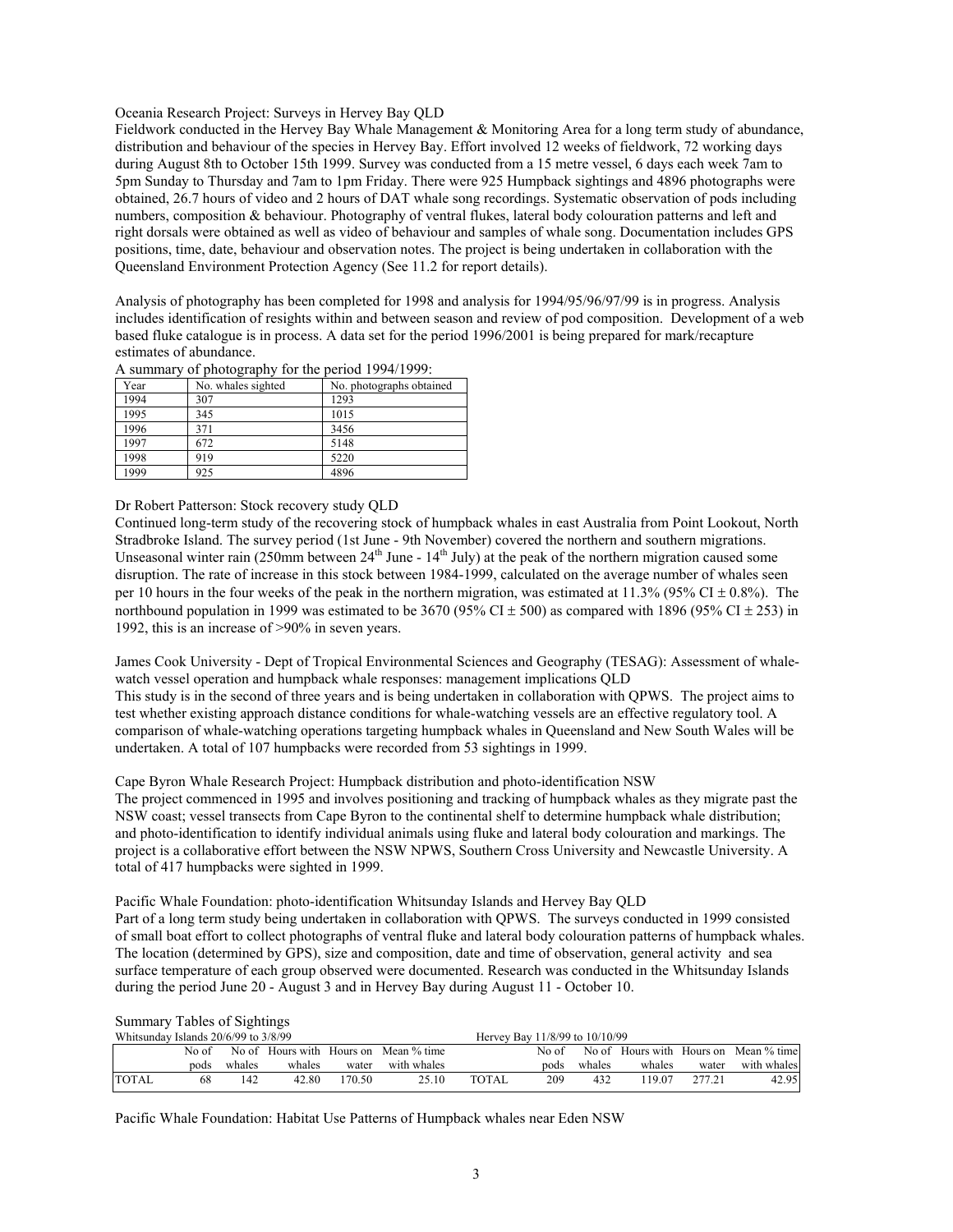The project commenced in 1996 and involves studying individual humpback whales using photographic identification; assessing degree of interchange between Eden and other areas of known northern aggregations along the east coast; and determining susceptibility of identified whales to human impacts.

New South Wales National Parks and Wildlife Service: Cape Solander Survey NSW A land-based sightings survey of humpback whales on the northern migration.

Centre for Whale Research: Behavioural and photo-identification study of Group IV humpback whales WA The 10<sup>th</sup> consecutive season studying the Southern Hemisphere Group IV population was based at Rottnest Island (S 32°) west of Perth, Western Australia. Both behavioural and photo-id data were collected of southward migrating whales. Abundance and effort data is summarised below.

| Date                | Adults | Subadults | Calves       | Total | Hours  | Linear nautical miles<br>surveyed |
|---------------------|--------|-----------|--------------|-------|--------|-----------------------------------|
|                     |        |           |              |       |        |                                   |
| September $(23-30)$ |        |           | $\mathbf{0}$ | 33    | 30.45  | 145.5                             |
| October $(01-31)$   | 154    |           | O            | 168   | 126.63 | 594.4                             |
| November $(01-19)$  | 32     |           |              | 34    | 27.65  | 159.8                             |
| <b>Totals</b>       | 217    | 10        | 8            | 235   | 184.73 | 899.7                             |

Western Australian Museum: Aerial survey Shark Bay WA

An aerial survey to cover the major part of the northern migration of the Southern Hemisphere Group IV population migrating past Shark Bay, WA was undertaken over a two-month period, 21 June-20 August 1999. The survey grid and flying regime were kept as close as possible to that in earlier surveys, from 1982. To provide data for absolute population numbers, two observers, taking angles and bearings to sightings, were employed in 1999, in contrast to the single pilot/observer assisted by an observer/recorder of earlier years. Unusually poor weather conditions in 1999 resulted in only 15 completed flights in place of the planned 30. The planned population size estimate has yet to be undertaken, but unvalidated results indicate a majority of animals moving north, particularly in the earlier part of the period. A major change to southbound animals was only evident towards the end of the survey. Although the 1999 results cannot be compared directly to those earlier, substantial numbers of animals were sighted, and it seems likely that the population increase observed over the period 1982-1994 has continued. From the distribution of sightings, and extension of flying legs seaward, very few animals migrating past the Bay would not have passed within the survey area. Flight legs designed to examine the distribution of animals within the Bay, which may be a staging post for migrating humpbacks, showed a rather less concentrated distribution within the northern part of the Bay than demonstrated earlier, and a somewhat lower proportion of animals there in 1999 (27.3% during the comparable period in mid-July) than in 1994 (39.7%).

## Dept Conservation and Land Management: Aerial survey off Perth WA

Dr Nick Gales and D. Coughran conducted a preliminary aerial survey of Humpback whales in waters off the Perth metropolitan area during the commercial whale watching season (Oct.-Dec.). No report has been prepared yet.

Dept Conservation and Land Management: Photo-identification study of Group IV humpback whales WA Photo ID of humpback whales off the Perth coast during commercial whale watch season by C. Burton (report pending) and staff from Dept. CALM. Data supplied to Dr J. Bannister (WA Museum).

## Dwarf minke whale

James Cook University - Dept of Tourism, and Museum of Tropical Queensland: QLD

Field observations were carried out on *Undersea Explorer*, a 25 m tourist dive vessel, from June 20-July 23, 1999. Cruise tracks were influenced both by presence of whales and the availability of moorings at recognised dive sites on outer reefs between Port Douglas and Lizard Island. Committed search time totalled 283 hours, with 55% searching in open water over the continental shelf and 45% searching while moored at a reef. There were 41 primary encounters, 28 in open water; 13 on the reef. During extended encounters, surface and underwater visual observations and acoustic recording using a hydrophone array were routinely made.

In 1999, 24/28 open water and 10/13 reef encounters were initiated by voluntary approaches of the whales. As in previous seasons, open water encounters were longer (mean encounter length 2.1 hr) than reef encounters. In 16/28 cases the open water encounters were broken off by the vessel. During extended open water encounters, whales remained as the vessel drifted (with engine in neutral) for a mean distance of 8.9km. As in past seasons, mean group size in open water encounters was more than double that of reef encounters. Maximum group size in open water was at least 25 animals; analysis of video and underwater photographs continues and mean group size will likely increase.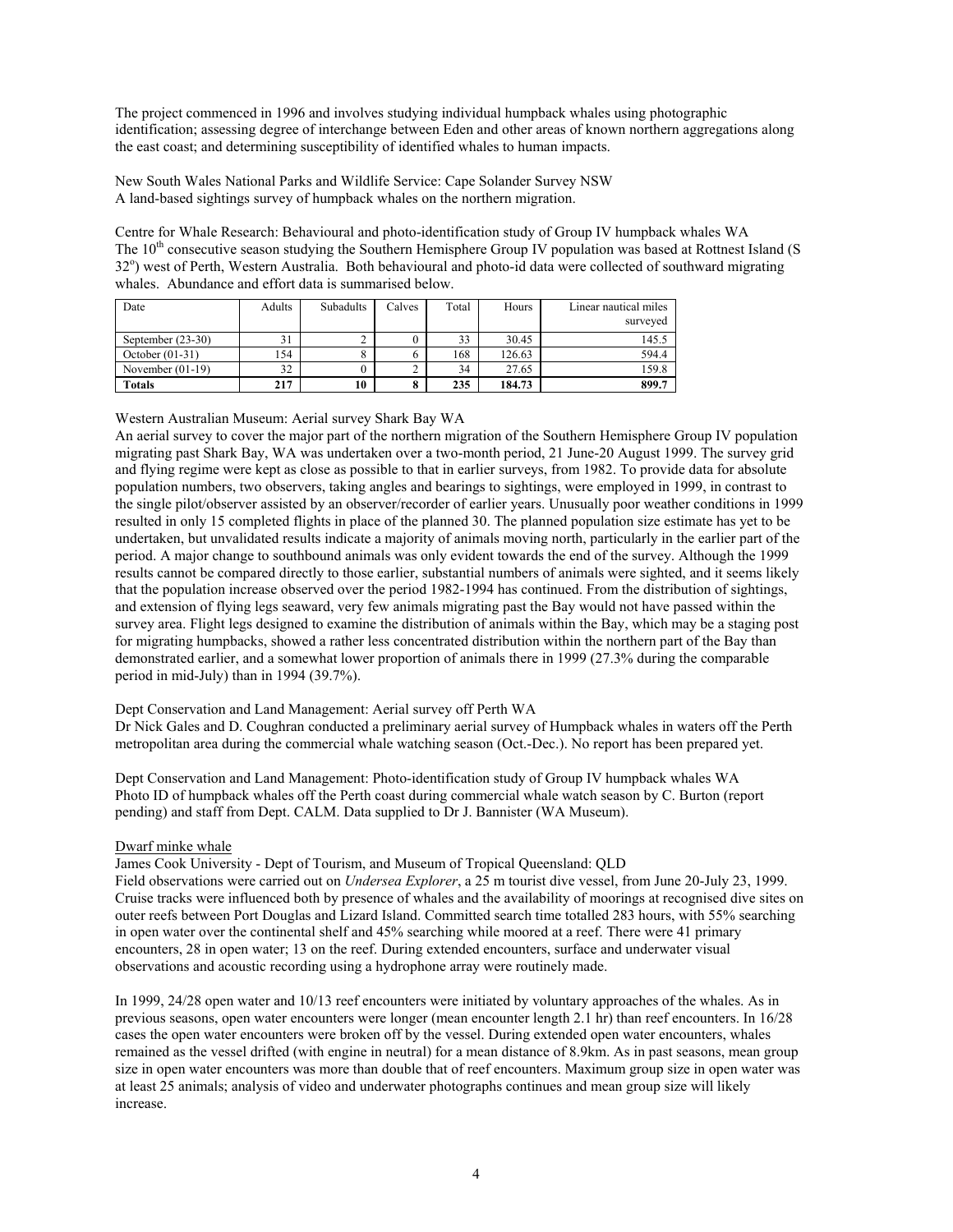#### Blue whale

## Western Australian Museum: Aerial surveys off Rottnest Island WA

A series of twelve once-monthly survey flights for blue whales was planned from January 1999, in an area *ca* 20nm west of Rottnest I, Western Australia (the 'Rottnest Trench' area) where up to five blue whales per day were sighted on a joint Japan/International Whaling Commission sightings cruise in December 1995. Only eight flights could be completed in the 14 months Jan. 1999-Feb. 2000. No flights were possible in May-September, or Dec. 1999. Sixteen blue whales, including 4 'probable' blues, and 25 humpback whales were sighted during the period, but only one blue whale in Feb-May 1999; however, a total of 15 animals (including the 4 'probables') was recorded on two flights in February 2000. Following the poor result in early 1999, the flight path was altered from October to concentrate more closely on the area of the 1995 sightings. With the small number of sightings, no conclusions can yet be made on seasonal distribution or abundance, but continuation of the programme at least through winter 1999, weather and other variables permitting, may give more positive results.

#### Deakin University - Warrnambool: Blue whale study VIC/SA

Aerial surveys have been conducted weekly when possible, since mid-December 1999. Additionally, a yacht-based survey was conducted in February 2000, and fishermen have reported sightings as part of a voluntary sightings network. In total, there have been approximately 120 sightings of blue whales in the Blue Whale Study Area between mid-December and mid-May 2000, with feeding being noted in ~35% of sightings. Net sampling showed that the prey was the coastal krill *Nyctiphanes australis*. The research is summarised in Paper SC/52/OS9 to be presented to the IWC Scientific Committee in Adelaide.

#### Bottlenose dolphin

Macquarie University and NSW NPWS: Vessel Impacts on cetaceans NSW

Commenced in 1999, the project involves collecting baseline scientific data on cetaceans in and around Port Stephens; assessing the impacts of both commercial and recreational vessels on cetaceans in and around Port Stephens; and photo-identification to identify individual animals using fluke and lateral body colouration and markings. A total of 137 animals were recorded in 20 sightings in 1999.

Macquarie University - Marine Mammal Research Group: Social structure and dynamics of bottlenose dolphins, Jervis Bay and Port Stephens NSW

This project commenced in 1997. It involves investigating bottlenose dolphin group size, composition and stability in relation to behaviour, kinship and gender; assessing genetic relatedness within same-sex individuals and between sexes; investigating individual site fidelity and habitat use; and comparing the social behaviour of bottlenose dolphins between Jervis Bay and Port Stephens, and identifying possible ecological and social factors explaining for differences and similarities observed. A total of 490 dolphins were recorded in 14 sightings in 1999.

#### University of NSW: Kinship and alliance formation in male dolphins WA

Commenced in 1997, the 1999 field site was located in WA. The project involves taking small tissue samples from wild dolphins to investigate family relationships and genetic relatedness between different social groups and areas.

Australian Dolphin Research Foundation: Photo-identification and allied study SA Approximately one hundred boat based surveys undertaken per year since 1989 in Adelaide area doing photoidentification of *T. truncatus*. Research also examines social relationships; habitat use; home ranges; and toxin loads.

Dolphin Research Institute: Population surveys and photo-identification, southern Port Phillip Bay VIC Surveys were conducted from January to December 1999. The survey area was doubled during 1999. Dorsal fin photographs were collected for use in photo-identification of individuals, and observations continued for an investigation into the impacts of dolphin swim tours. Shore based observations, primarily of dolphin movements and behaviours were also collected. Fifty-one shore-based surveys, 32 surveys from the Institute's vessel and 70 surveys from tour operator platforms were conducted, resulting in approximately 700 field hours and 157 dolphin sightings for 1999. A sighting of an adult minke whale with a group of bottlenose dolphins was made in December in the southern part of Port Phillip Bay.

#### Deakin University - Rusden: Behaviour of bottlenose dolphins, Port Phillip Bay VIC

Sightings were made from 3 shore sites along the southern coast of Port Phillip Bay between Sorrento and Port Phillip Heads, observing bottlenose dolphins up to 500 metres offshore using binoculars (16x50 magnification). Details recorded included numbers of animals (and calves), direction of movement, and behaviour. Environmental information was also gathered, including prevailing wind direction and strength. Sightings were conducted between either 7am and 1pm or 1pm and 7pm. Unlike the earlier sightings, observations conducted in November and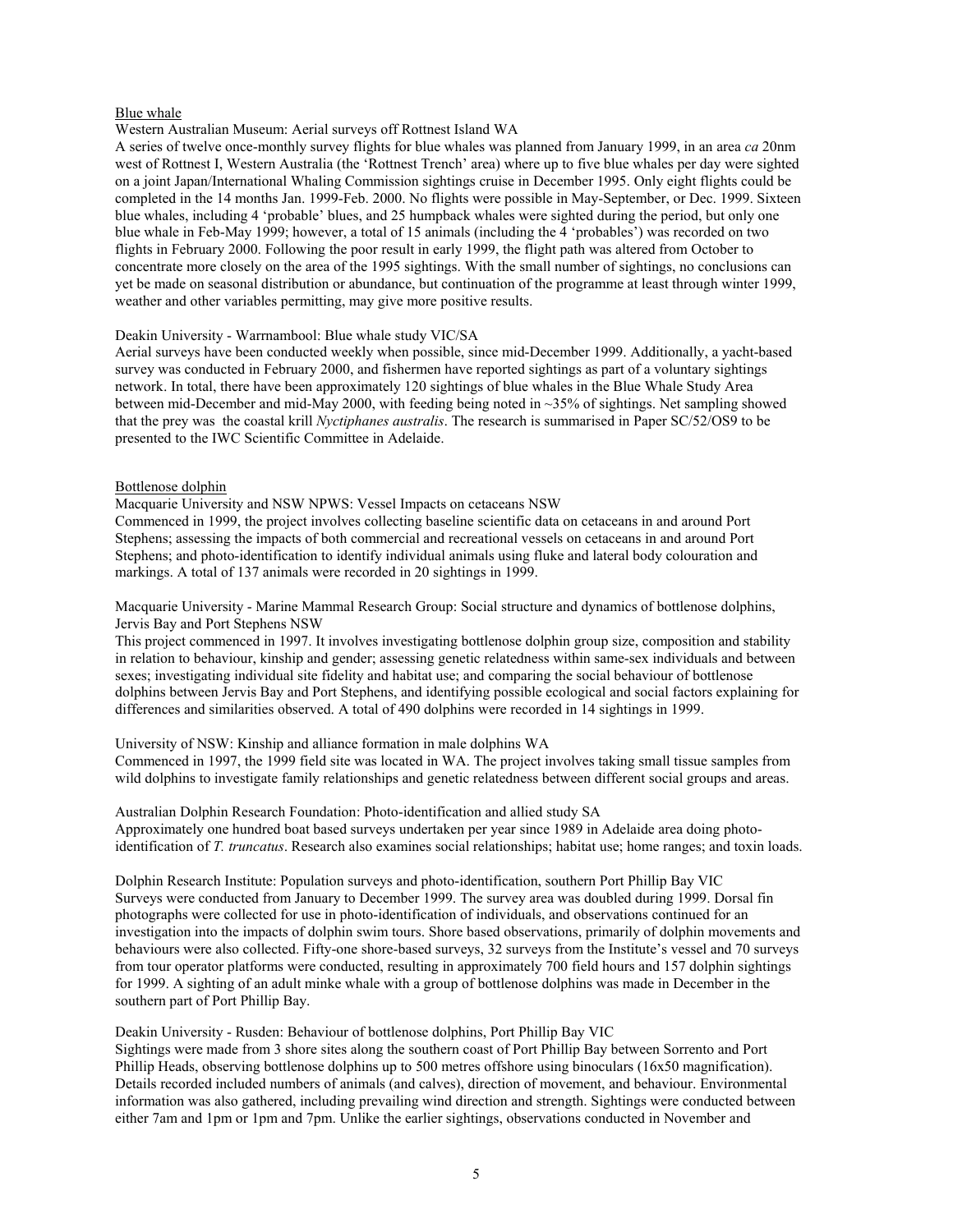December were timed with the tide, starting at the turn of tide (either Low or High tide) and lasting for half a tidal cycle, ending at the turn of tide (either High or Low tide). Data are currently being analysed. A summary of sightings is given below.

| Research period                                 | Research Davs | $\sim$ $\sim$ $\sim$<br>Sightings | $\sim$ $\sim$<br>No.<br>dolphins<br>-01 | $\sim$ $\sim$ $\sim$<br>No.<br>of Calves |
|-------------------------------------------------|---------------|-----------------------------------|-----------------------------------------|------------------------------------------|
| 1999<br>Apri<br>. - end of<br>Jan               | $\sim$        | $\sim$<br>20                      | 222<br>ر ے ر                            | $\cdot$ $\sim$                           |
| 1999<br>Nov.<br>Dec<br>$\overline{\phantom{a}}$ | 1 O<br>10     | . .                               |                                         |                                          |

<sup>\*1</sup> The largest number of dolphins seen in one sighting was 20. However, while anecdotal information suggests that a number of the animals sighted were the same animals seen a number of times, it cannot be determined whether animals seen were the same or different animals.<br><sup>\*2</sup> The largest number of calves seen in one sighting was 4 (with anecdotal evidence o determined if the calves sighted at other times were the same or different animals.

#### Killer whale

J. Tilbury: Killer whale survey WA

A shore-based survey of Killer whale distribution was conducted along the WA coastline. No report received yet.

#### Southern Ocean Cetacean Environment Program - Marequus Pty Ltd

Cetacean sightings were conducted on three voyages to the Southern Ocean in calendar year 1999: 1) January-March; 2) July-September; 3) November-December. Summary sightings data are given below.

| <b>Species:</b>                 | Voyage 1       | Voyage 2       | Voyage 3       |
|---------------------------------|----------------|----------------|----------------|
| Minke whale                     | 128            | 4              | 112            |
| Fin whale                       |                |                |                |
| Sperm whale                     | 6              | 1              | 9              |
| Humpback whale                  | 74             |                | 19             |
| Southern right whale            | 5              |                |                |
| Blue whale                      |                |                | 3              |
| Killer whale                    | 61             | 5              | 131            |
| Long-finned pilot whale         |                | 15             | 10             |
| Ziphiid sp.                     |                | 1              |                |
| Unidentified whale              | 31             | 1              | 6              |
| Unidentified dolphin            | $\overline{7}$ | $\overline{4}$ |                |
| Unidentified small whale        | 1              |                |                |
| Unidentified large baleen whale | 6              |                | 3              |
| Unidentified large whale        | 12             |                |                |
| Unidentified cetacean           |                |                | 4              |
| Unidentified small cetacean     |                |                | 4              |
| Like killer whale               | 3              |                | 1              |
| Like humpback                   | 15             |                | $\overline{2}$ |
| Like minke                      | 16             | 10             | $\overline{2}$ |
| Probable minke                  |                |                | 1              |
| Undetermined blue whale         | 3              |                |                |
| Total no. of animals            | 177            | 41             | 321            |
| Total no. of sightings          | 54             | 13             | 126            |

## **2.1.2 OPPORTUNISTIC, PLATFORMS OF OPPORTUNITY**

NPWS Atlas of NSW Wildlife: Opportunistic sightings reported during 1999

| Common Name             | Scientific Name            | Number of sightings | Total no. of animals |
|-------------------------|----------------------------|---------------------|----------------------|
| Southern right whale    | Eubalaena australis        | $4+$                |                      |
| Humpback whale          | Megaptera novaeangliae     | $14 +$              | $577+$               |
| Long-finned pilot whale | Globicephala melas         |                     | 100                  |
| Killer whale            | Orcinus orca               |                     | 28                   |
| Pygmy killer whale      | Feresa attenuata           |                     |                      |
| Bryde's whale           | Balaenoptera acutorostrata |                     |                      |
| Common dolphin          | Delphinus delphis          | $5+$                | $133 +$              |
| Bottlenose dolphin      | Tursiops truncatus         | 17                  | 191                  |
| Risso's dolphin         | Grampus griseus            |                     |                      |

James Cook University - Dept of Tropical Environmental Sciences and Geography (TESAG): Wildlife aerial surveys QLD

Incidental cetacean sighting data of bottlenose and Indo-Pacific humpback dolphins were collected during aerial strip transect surveys of dugongs in Queensland coastal waters. Irrawaddy dolphins were not sighted. Waters from Innisfail in the north to Moreton Bay in the south were surveyed in October-December 1999. Data are yet to be analysed.

Eubalaena Pty Ltd SA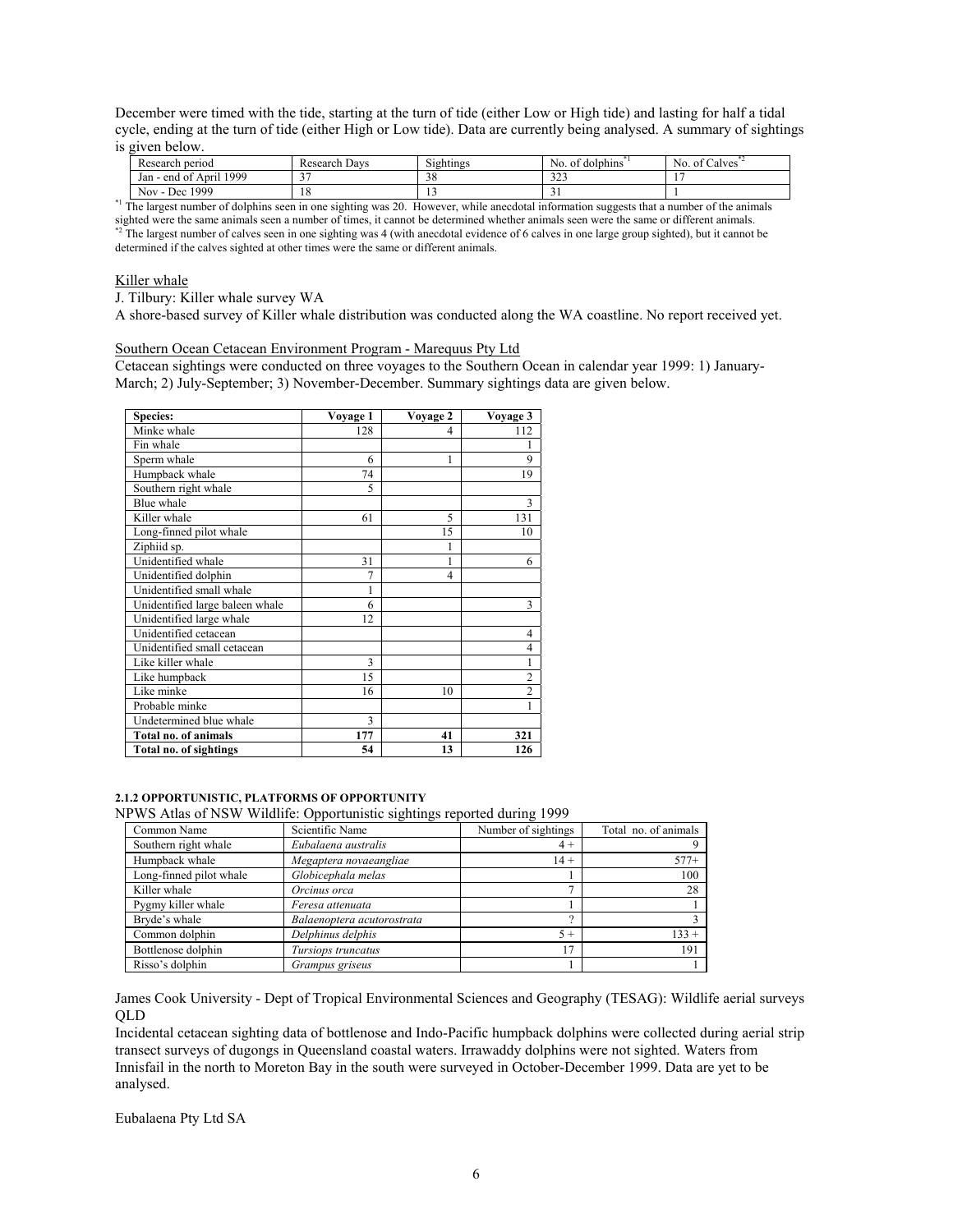Records were kept of opportunistic sightings (from a variety of sources) of right whales made in New South Wales, Victoria and Tasmania, and opportunistic observations of behaviour were made at the Head of the Bight SA.

Australian Dolphin Research Foundation: Dolphin surveys SA

Approximately two surveys per year undertaken in Gulf St Vincent recording distribution of *Tursiops truncatus* and *Delphinus delphis*. Unpublished paper with Dr Cath Kemper of SA Museum presented to Australian Mammal Society conference 1999.

Australian Whale Conservation Society: Dolphin feeding in Tin Can Bay QLD Ad hoc monitoring of dolphin feeding activities at Tin Can Bay, south-east Queensland was undertaken. No formal report or analysis has been produced.

Dolphin Research Institute: Community sightings network VIC

The Institute continued building its community dolphin sighting network resulting in approximately 160 sightings of cetaceans being reported throughout the year within Port Phillip Bay and the adjacent Westernport Bay. In addition to bottlenose dolphins, other species of cetacean including common dolphins (*Delphinus delphis)* and southern right whales (*Eubalaena australis*) were recorded by network participants.

Australian Fisheries Management Authority ACT: Fisheries observers sightings from commercial fishing vessels 1999

| Species          | Date     | Location                  | Number  | Fishing<br>vessel type | Interaction with<br>fishing gear | Comments                                                                                                              |
|------------------|----------|---------------------------|---------|------------------------|----------------------------------|-----------------------------------------------------------------------------------------------------------------------|
| Humpback whale   | 29/5/99  | 29° 59'S 88° 22'E         |         | Trawler                | N <sub>0</sub>                   |                                                                                                                       |
| Killer whales    | 29/6/99  | 52° 14'S 74° 51'E         |         | Trawler                | No                               | bull, and 2 calves in the pod                                                                                         |
| Humpback whale   | 21/3/99  | 52° 55'S 74° 37'E         | $3 - 4$ | Trawler                | N <sub>0</sub>                   | No calves seen                                                                                                        |
| Fin or Sei whale | 11/12/99 | 38° 53′ S 47° 26′ E       |         | Trawler                | No                               | No calves seen                                                                                                        |
| Killer whale     | 20/4/99  | $52^{\circ}$ 55'S 74 34'E |         | Trawler                | No                               | Female killer whale~5 to 6 m long<br>playing 'cat and mouse with a fur-seal<br>around the vessel for approx 5 minutes |

In 1998 AFMA observers covered:

- All cruises to the Macquarie Island Fishery and the Heard Island and McDonald Islands Fishery;
- Tuna longline activity undertaken in the Cocos Island Tuna Fishery;
- Trawl activity for blue grenadier off the west coast of Tasmania;
- High seas trawling undertaken by Australian vessels in the Indian Ocean; and
- Two trawl/dropline cruises to the Norfolk Island Fishery.

No interactions between cetaceans and the fishing vessels and/or fishing gears were observed on these cruises.

University of Tasmania: Killer whale sightings Southern Ocean

Opportunistic killer whale sightings by ANARE expeditioners at Macquarie Island recorded for the period January 1998 to December 1999 were 53, from a total of 397 recorded since 1989. These records are kept in the Southern Oceans Orca Database, coordinated by M. Morrice, University of Tasmania, and managed through the Australian Antarctic Data Centre. Other data on this database include killer whale sightings for other parts of the Southern Ocean and Australian waters. These are being provided by ANARE Expeditioners, other Australian researchers, Dr Cristophe Guinet (for the Crozet Archipelago), Dr Marthan Bester (for Marion Island), and longline fishers off south and south eastern Tasmania.

Environment Australia ACT: Observers aboard Australian Customs Vessels

One voyage was undertaken using an ACV Bay class vessel as a platform of opportunity during 1999. From 4-14 September 1999 two cetacean observers (M Fry, G Larmour) carried out observations of cetaceans between Fremantle WA and Sydney NSW. Sightings included 2 pods of sperm whales, 4 pods of humpbacks, 23 pods of common dolphin, 2 pods of bottlenose dolphin, 1 pilot whale sp., 2 unidentified dolphin and 2 unidentified whales.

Additional voyages have been made in 2000 that will be reported next year.

## *2.2 Analyses/development of techniques*

University of Sydney - Australian Marine Mammal Research Centre: Humpback acoustic study QLD Continued refinement of techniques for tracking humpback whales acoustically using a three element array (data collected in 1997).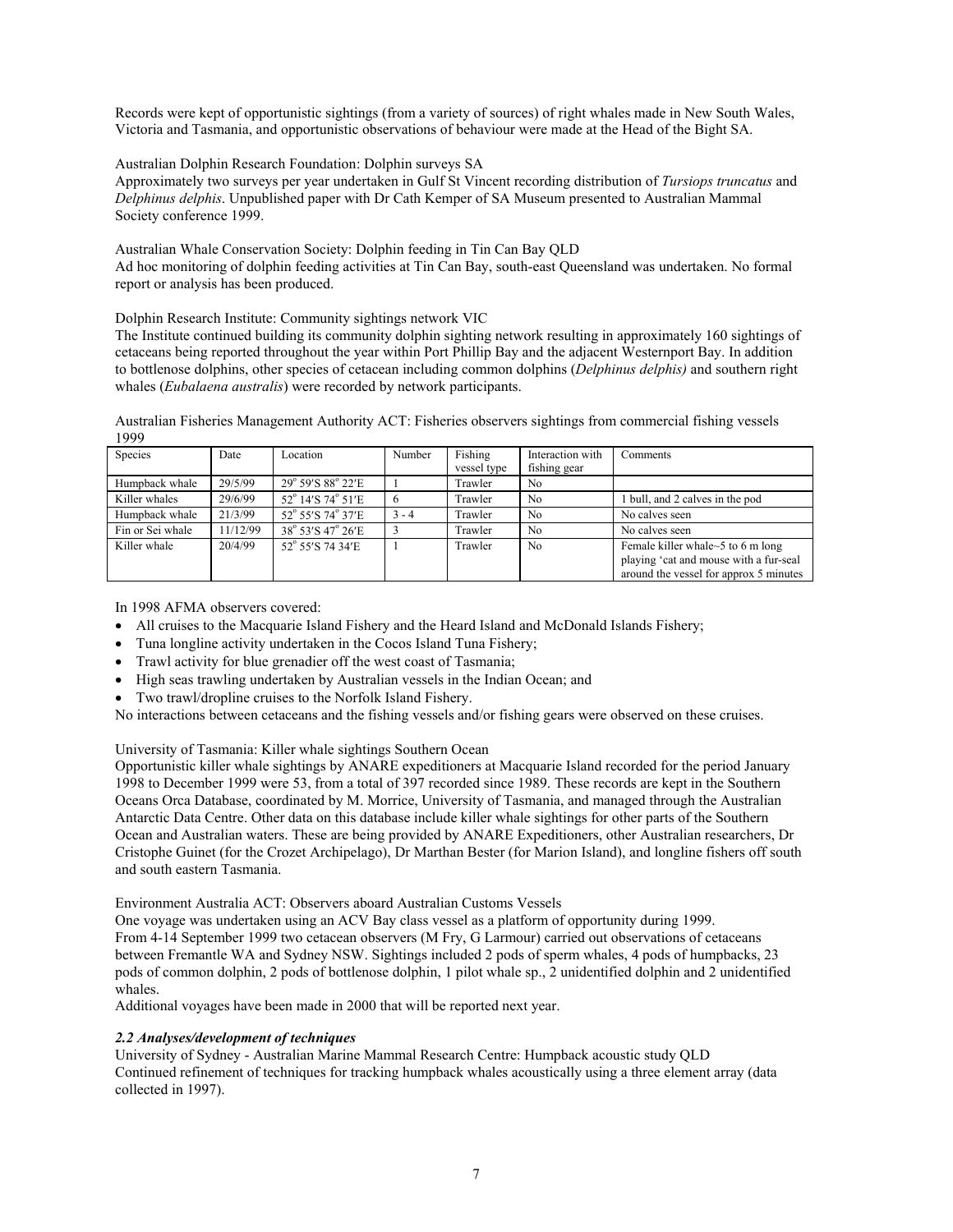Cape Byron Whale Research Project: Humpback distribution and photo-identification NSW Staff and students of Newcastle University have been working with the Cape Byron Whale Research Project to develop computer software, 'Cyclops', for real time tracking of whales using a computer interfaced with a theodolite. Once a pod is sighted the instrument is pointed to the pod, the horizontal and vertical angles are then directly sent to the computer. 'Cyclops' then calculates the position of the pod correcting for tides, earth curvature and refraction. The program determines which pod was observed and plots its position on a map shown on the computer screen, as well as the pods makeup, activity, speed, course, distance, direction and time of observation. The program also allows for factors such as weather conditions and visibility to be input. David Paton and Eric Kniest will be presenting a paper on this at the Humpback 2000 conference in Brisbane.

Centre for Whale Research (CWR): Behavioural and photo-identification study of Group IV humpback whales WA CWR has digitised and graded the 4050 images in its portion of the Western Australian Photo-Identification Catalogue. A new computer assisted matching programme based on the NMML/ College of the Atlantic system (Mizroch et al. 1990) has been developed using CD-ROM as the storage media. Black and white negative images are scanned and saved as both high resolution (2700 dpi FPX format) and low resolution (72 dpi JPEG format) computer files. Matching within the CWR catalogue and then between holdings at the Western Australian Museum will begin in 06/2000. Copies of the programme will be made available to other research groups, free of charge, upon application. A paper describing the temporal and geographic movements of Group IV humpback whales along the WA coast is being currently in production with a "preliminary" version available as of 05/2000. This work has been funded through grants to CWR from Environment Australia and Woodside Energy.

#### **3. Marking data**

# *3.1 Field work*

#### **3.1.1 NATURAL MARKING DATA**

| Species                 | Feature                                                          | Area/Stock                                          | Calendar<br>year/season/no.<br>photographed | Catalogued<br>(Y/N) | Catalogue total          | Contact person / institute                                                      |
|-------------------------|------------------------------------------------------------------|-----------------------------------------------------|---------------------------------------------|---------------------|--------------------------|---------------------------------------------------------------------------------|
| Humpback<br>whale       | fluke                                                            | Hervey Bay<br>QLD / Group V                         | 1999/winter/925                             | N                   | in development           | Oceania Project QLD                                                             |
| Humpback<br>whale       | left and right<br>dorsal                                         | Hervey Bay<br>QLD / Group V                         | 1999/winter/925                             | N                   | in development           | Oceania Project QLD                                                             |
| Humpback<br>whale       | lateral body<br>markings                                         | Hervey Bay<br>QLD / Group V                         | 1999/winter/925                             | N                   | in development           | Oceania Project QLD                                                             |
| Humpback<br>whale       | a) fluke<br>b) lateral body<br>patterns                          | Whitsunday<br>Islands QLD /<br>Group V              | a) 81<br>$b)$ 23                            | Y                   | 1800<br>(Group V)        | Pacific Whale<br>Foundation OLD                                                 |
| Humpback<br>whale       | a) fluke<br>b) lateral body<br>patterns                          | Hervey Bay<br>OLD / Group V                         | a) $218$<br>$b)$ 76                         | $\overline{Y}$      | 1800<br>(Group V)        | Pacific Whale<br>Foundation OLD                                                 |
| Humpback<br>whale       |                                                                  | Eden NSW /<br>Group V                               |                                             | $\overline{Y}$      | 1800<br>(Group V)        | Pacific Whale<br>Foundation QLD                                                 |
| Humpback<br>whale       | Fluke                                                            | <b>Byron Bay</b><br>NSW / Group V                   |                                             | N                   |                          | David Paton NSW                                                                 |
| Humpback<br>whale       | Fluke                                                            | WA Group IV                                         | 100                                         | N                   | 1345                     | Centre for Whale<br>Research WA                                                 |
| Humpback<br>whale       | Lateral body                                                     | WA Group IV                                         | 109                                         | N                   | 3024                     | Centre for Whale<br>Research WA                                                 |
| Humpback<br>whale       | Sex Id                                                           | WA Group IV                                         | 5                                           | N                   | 21                       | Centre for Whale<br>Research WA                                                 |
| Humpback<br>whale       | Fluke                                                            | Shark Bay WA<br>Group IV                            | $\mathbf{Q}$                                | N                   | ca300                    | Western Australian<br>Museum WA                                                 |
| Southern right<br>whale | Callosity                                                        | Southern<br>Australia                               | 78                                          | Y                   | 455                      | S. Burnell/Eubalaena<br>Ptv. Ltd SA                                             |
| Southern right<br>whale | Head callosity                                                   | Southern<br>Australia                               | 134                                         | N                   | ca600                    | Western Australian<br>Museum WA                                                 |
| Blue whale              | Lateral body                                                     | Off Cape<br>Naturaliste WA                          | $3 - 4$                                     | N                   | $\overline{\phantom{a}}$ | Western Australian<br>Museum WA                                                 |
| Blue whale              | Flanks                                                           | Western<br>Victoria                                 | $99/2000$ ; ~10                             | N                   | ca15                     | P Gill Deakin University<br><b>VIC</b>                                          |
| Dwarf minke<br>whale    | body scar and<br>colour patterns<br>(still under<br>development) | Northern Great<br><b>Barrier Reef</b><br><b>OLD</b> | $\overline{a}$                              | Y                   | $\overline{\phantom{a}}$ | James Cook University<br>Dept Tourism / Museum<br>of Tropical Queensland<br>QLD |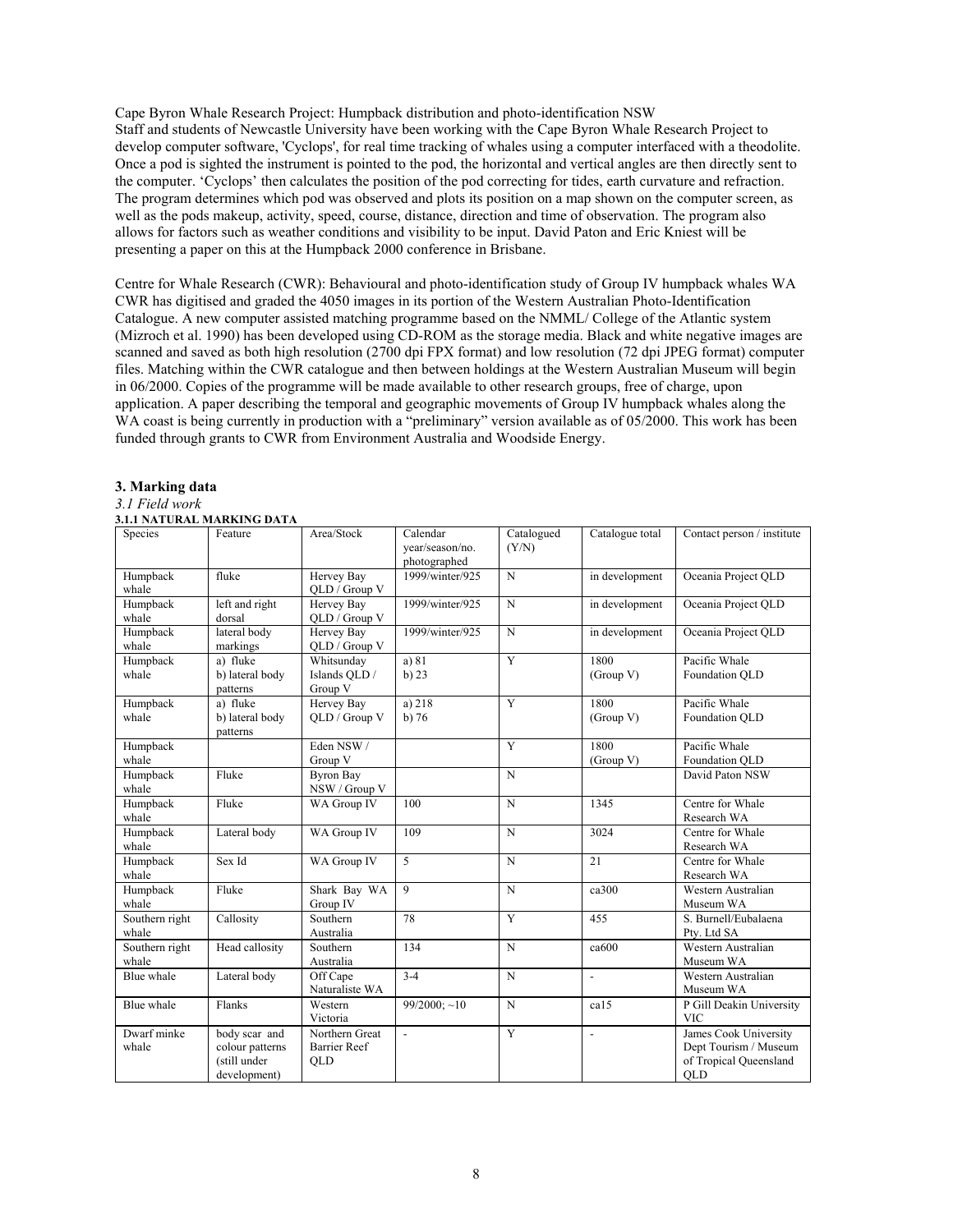| Indo-Pacific<br>humpback<br>dolphin   | dorsal surface                                | Old coastal                                   | not yet known      | In part | 40        | James Cook University -<br><b>TESAG OLD</b>           |
|---------------------------------------|-----------------------------------------------|-----------------------------------------------|--------------------|---------|-----------|-------------------------------------------------------|
| Indian Ocean<br>bottlenose<br>dolphin | dorsal surface                                | Moreton Bay<br>Marine Park<br><b>OLD</b>      | lots               | Y       | >500      | James Cook University -<br><b>TESAG OLD</b>           |
| <b>Bottlenose</b><br>dolphin          | Dorsal fin                                    | a) Jervis Bay<br>b) Pt Stephens<br><b>NSW</b> | a) 119<br>b) $137$ | Y       | 256       | Macquarie Uni. Marine<br>Mammal Research<br>Group NSW |
| <b>Bottlenose</b><br>dolphin          | Dorsal fin                                    | Adelaide SA                                   | not yet known      | Y       | 273       | Aust. Dolphin Research<br>Foundation SA               |
| Bottlenose<br>dolphin                 | Dorsal fin                                    | Port Phillip Bay<br>VIC.                      | 2000               | Y       | ~100      | Dolphin Research<br>Institute VIC                     |
| Killer whale*                         | Left $&$ right<br>dorsal, lateral<br>markings | Macquarie<br>Island, Southern<br>Ocean        | 3                  | Y       | 13        | University of<br>Tasmania/M.Morrice                   |
| Irrawaddy<br>dolphin                  | dorsal surface                                | Old coastal                                   | not yet known      | In part | $\sim$ 35 | James Cook University -<br><b>TESAG OLD</b>           |

\*Further killer whale photographic images are being collected and added to the *Southern Ocean Orca Database* from the Australian Antarctic Division Photo Library, ANARE Expeditioners, longline fishers off Tasmania, other Australian researchers, Dr Cristophe Guinet (for the Crozet Archipelago) and Dr Marthan Bester (for Marion Island). It is planned to compare photo-ID images, along with sighting and behavioural data from the different areas of the Southern Ocean to help delineate stocks. Photos are also being collected of seals with killer whale or shark bites.

Southern Ocean Cetacean Environment Program photo-identification shots of various species taken in the Southern Ocean have been supplied to catalogue holders for incorporation and comparison.

#### **3.1.2. ARTIFICIAL MARKING DATA**

| Species        | Area/stock     | Calendar vear/season<br>No. collected | Archived $(Y/N)$          | <b>Tissue Types</b> | Contact person/institute            |  |  |  |
|----------------|----------------|---------------------------------------|---------------------------|---------------------|-------------------------------------|--|--|--|
| Common dolphin | Gold Coast OLD | 12/99(1)                              | Y freeze<br>branded as O5 | Skin                | J Haines / OPWS or Sea<br>World OLD |  |  |  |

#### **3.1.3 TELEMETRY DATA**

Nothing to submit.

#### *3.2 Analyses/development of techniques*

James Cook University - Dept of Tourism, and Museum of Tropical Queensland: Dwarf minke whales QLD Underwater digital video and photographs document individually recognisable dwarf minke whales. Individuals are recognised primarily through scar patterns, particularly of oval scars, over the body as well as colour patterns, especially on the head, shoulder and flippers. Still images from the video and underwater photographs are being used to build up a portable computer based catalogue. The best set of characters to select individual whales in the catalogue for comparison with newly sighted individual whales is still being developed.

In 1999, about 200 dwarf minke whales were recorded, with about half providing good identification data. There were re-sightings of 13 individuals, separated by up to 16 days and 40km. Re-sighting data is providing initial information on habitat use. Documentation of association patterns of recognisable dwarf minke whales, relative sizes, gender (where possible), natural scars (eg oval scars, large shark bites), external parasites (*Pennella, Xenobalanus*), and presence of cow-calf pairs is continuing.

Pacific Whale Foundation: photo-identification Whitsunday Islands and Hervey Bay QLD

Whales recorded in the Whitsunday Islands and Hervey Bay were compared against each other, and compared with whales observed in other areas along the east Australian coastline. The comparisons found 5 occasions in which whales were sighted in more than one study site during the 1999 research season. Three individuals (3% of the Whitsunday Islands fluke identified whales) were observed in both the Whitsunday Islands and the Hervey Bay Marine Park.

| Animal# | Sex     | Age class | Sightings in Whitsundays | Sightings in Hervey Bay | $\#$ of days between sightings |
|---------|---------|-----------|--------------------------|-------------------------|--------------------------------|
|         | Unknown | Sub-adult | 13/7/1999; 15/7/ 1999    | 20/8/1999               |                                |
| └       | Unknown | Sub-adult | 17/7/1999                | 19/8/1999               | 34                             |
|         | Unknown | Adult     | 19/7/1999                | 13/8/1999               | 26                             |

1999 resightings between the Whitsunday Islands and Hervey Bay

Average Resight Interval = 32.3 Days

All the whales identified in the Whitsunday Islands and Hervey Bay were also compared to whales photographed off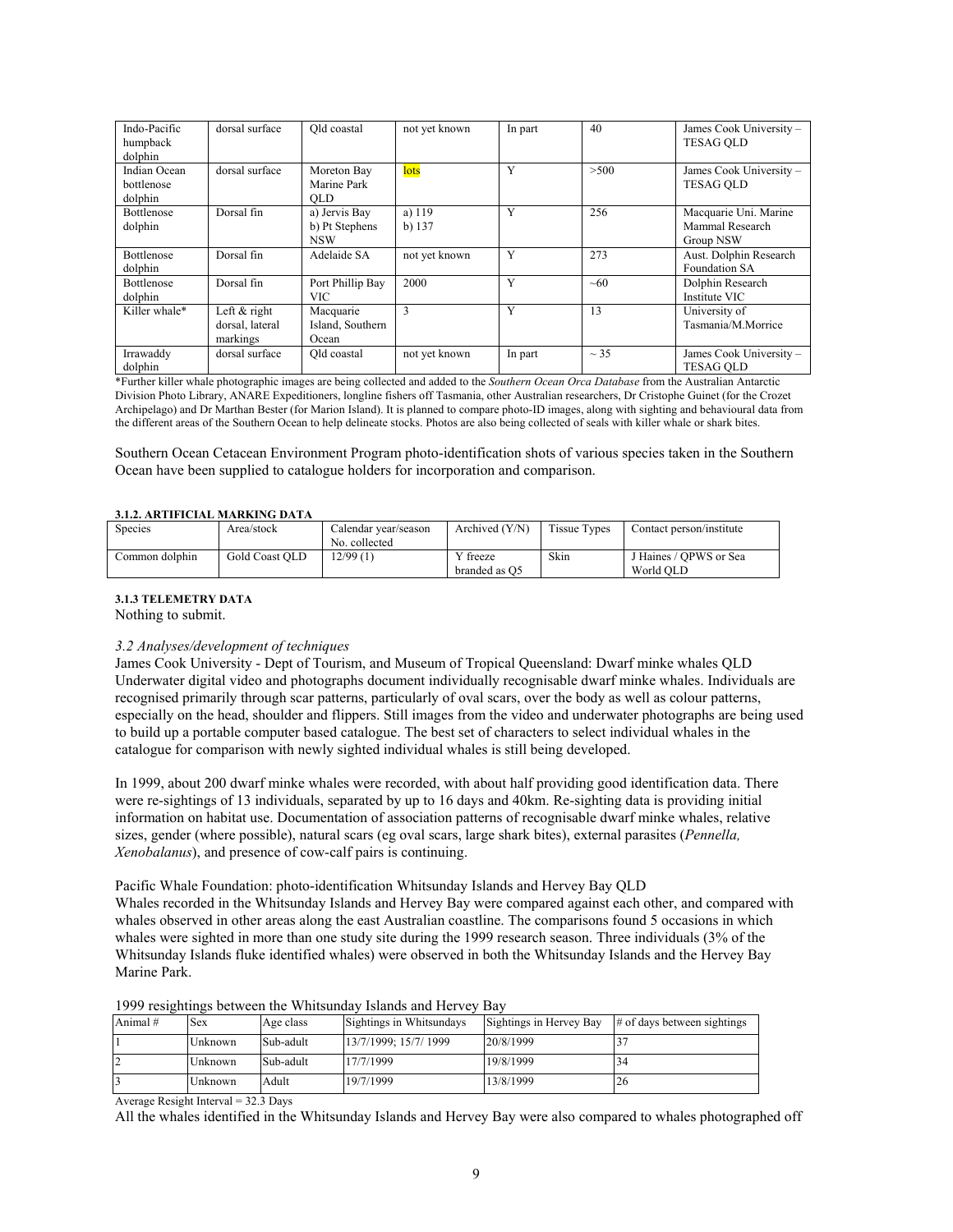Eden, New South Wales by Pacific Whale Foundation between October 26 and November 15, 1999. This further comparison found a mother/calf pair that was documented in the Hervey Bay Marine Park and off the Eden coastline.

#### 1999 resightings between Hervey Bay and Eden

| Animal#  | <b>Sex</b> | Age class    | Sightings in Hervey Bay |           | Sightings in Eden $\#$ of days between sightings |
|----------|------------|--------------|-------------------------|-----------|--------------------------------------------------|
| 1(E0502) | Female     | Mother/Adult | 19/7/1999: 22/7/1999    | 2/11/1999 | 42                                               |
|          | Unknown    | Calf         | 19/7/1999: 22/7/1999    | 2/11/1999 | 42                                               |

Dolphin Research Institute VIC

The Institute is developing a digital shape analysis system for the identification of dolphins in conjunction with Melbourne University Geomatics Department.

## **4. Tissue/biological samples collected**

| 4.1 Biopsy samples       |                                      |                                           |                   |                 |                   |                                                                    |
|--------------------------|--------------------------------------|-------------------------------------------|-------------------|-----------------|-------------------|--------------------------------------------------------------------|
| Species                  | Area/stock                           | Calendar year/<br>season/no.<br>collected | Archived<br>(Y/N) | No.<br>analysed | Total<br>holdings | Contact person/institute                                           |
| Blue whale               | Southern hemisphere<br>Western VIC   | 1999/2000                                 | N                 | $\theta$        | 3                 | P Gill, Deakin University VIC                                      |
| Bottlenose dolphin       | Jervis Bay/Pt Stephens<br><b>NSW</b> | 22 (Jervis Bay).<br>52 (Pt Stephens)      | Y                 | 74              | 74                | Macquarie University Marine<br>Mammal Research Group NSW           |
| Hector's beaked<br>whale | hemisphere<br>Southern<br>WA         | 1999.1                                    | Y                 |                 |                   | Dept Conservation and Land<br>Management WA                        |
| Gray's beaked<br>whale   | hemisphere<br>Southern<br>WA         | 1999.2                                    | Y                 | $\overline{c}$  | $\overline{c}$    | Dept Conservation and Land<br>Management WA                        |
| Bottlenose dolphin       | Shark Bay, WA                        | 1999, 38                                  | Y                 | 38              | 252               | Bill<br>M.<br>Kruetzen<br>Dr<br>and<br>Sherwin, University of NSW. |

*Other Samples – e.g. slough skin / skin scrape*

| Species                 | Area/stock                 | Calendar<br>year/season<br>no. collected | Type           | Archived<br>(Y/N) | No.<br>analysed | Total<br>holdings | Contact person/institute                        |
|-------------------------|----------------------------|------------------------------------------|----------------|-------------------|-----------------|-------------------|-------------------------------------------------|
| Southern right<br>whale | Sydney/East<br>Aust. NSW   | 1999/August/                             | slough<br>skin |                   |                 |                   | NSW NPWS / University of<br><b>NSW</b>          |
| Humpback whale          | Byron Bay /<br>Group V NSW | 1999/-/56                                | slough<br>skin | N                 | current         | 56                | Genetics Lab., Southern Cross<br>University NSW |

# *4.2 Samples from directed catches or bycatches*

Samples from bycatch

| Species            | Area /stock | Calendar year/ | Archived | Tissue type $(s)^*$       | Contact person/institute                                  |
|--------------------|-------------|----------------|----------|---------------------------|-----------------------------------------------------------|
|                    |             | season total   | Y/N      |                           |                                                           |
| Common dolphin     | Sydney NSW  | -9             |          | various                   | Australian Museum, Taronga Zoo                            |
| Bottlenose dolphin | Sydney NSW  |                |          | various                   | Australian Museum, Taronga Zoo                            |
| Common dolphin     | <b>NSW</b>  |                | Y        | various                   | Department of Veterinary Anatomy,<br>University of Sydney |
| Bottlenose dolphin | <b>NSW</b>  |                | Y        | blubber, liver,<br>muscle | Department of Veterinary Anatomy,<br>University of Sydney |

#### *4.3 Samples from stranded animals*

| Species             | Area/stock | Calendar<br>year/season<br>total | Archived<br>(Y/N) | Tissue type(s) $*$     | Contact person/institute |
|---------------------|------------|----------------------------------|-------------------|------------------------|--------------------------|
| Oueensland          |            |                                  |                   |                        |                          |
| Indo-Pacific        |            | 1998/99                          | N                 | Blubber, liver         | D. Haynes / GBRMPA       |
| humpback dolphin    |            |                                  |                   |                        |                          |
| Bottlenose dolphin  |            | 1998/99                          | N                 | Blubber, liver         | D. Haynes / GBRMPA       |
| Pantropical spotted |            | 1998/99                          | N                 | Blubber, liver         | D. Haynes / GBRMPA       |
| dolphin             |            |                                  |                   |                        |                          |
| Humpback whale      |            | 1998/99                          | N                 | Blubber, liver, muscle | D. Haynes / GBRMPA       |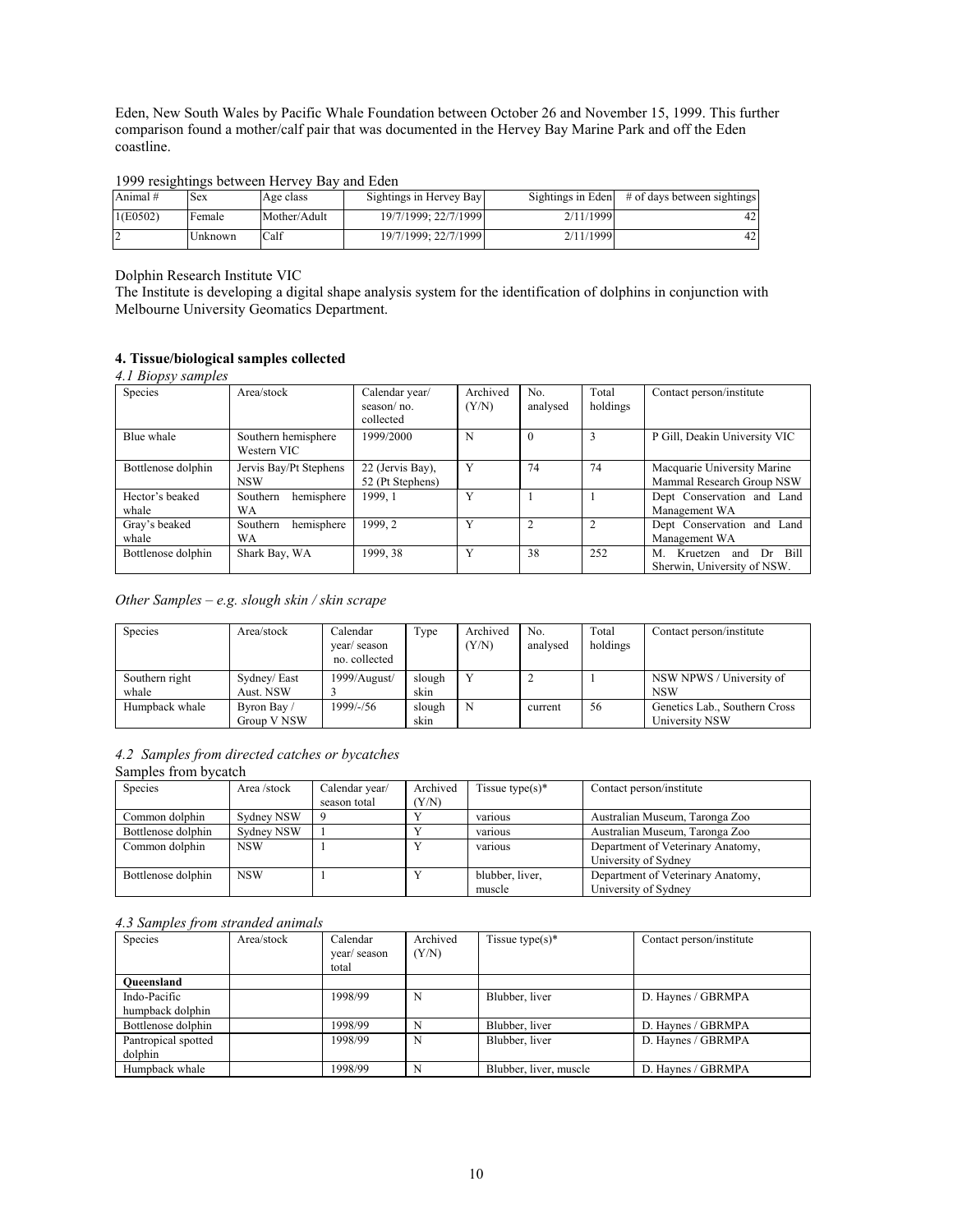| Humpback whale         | Fraser Island         | 21/07/99 | W1058     | *Necropsy                    | J Haines / OPWS                                |
|------------------------|-----------------------|----------|-----------|------------------------------|------------------------------------------------|
|                        | Fraser Island         | 26/07/99 | W1067     | *Necropsy                    |                                                |
|                        | Fraser Island         | 17/08/99 | W1078     | *Necropsy                    |                                                |
|                        | Mackay                | 03/09/99 | W1077     | *Necropsy                    |                                                |
|                        | Sunshine Coast        | 26/09/99 | W1092     | Reproductive system & skin   |                                                |
| Melon-headed           | Great Keppel Is.      | 18/04/99 | W1024     | *Necropsy                    | J Haines / QPWS                                |
| whale                  | <b>Bribie Island</b>  | 11/06/99 | W1040     | *Necropsy                    |                                                |
| Indo-Pacific           | Port Douglas          | 16/01/99 | W992      | *Necropsy                    | J Haines / OPWS                                |
| humpback dolphin       | Gold Coast            | 03/09/99 | W1111     | *Necropsy                    |                                                |
|                        | Townsville            | 07/10/99 | W1106     | *Necropsy                    |                                                |
| Minke whale            | Fraser Island         | 23/9/99  | W1099     | Skin                         | J Haines / QPWS                                |
| Common dolphin         | Facing Island         | 23/08/99 | W1076     | *Necropsy                    | J Haines / OPWS                                |
|                        | <b>Gold Coast</b>     | 01/12/99 | W1133     | *Necropsy                    | J Haines / OPWS or Sea World                   |
| Spinner dolphin        | <b>Sunshine Coast</b> | 08/07/99 | W1057     | *Necropsy                    | J Haines / OPWS                                |
| Rough-toothed          | Hervey Bay            | 16/09/99 | W1089     | Skeletal material            | J Haines / OPWS                                |
| dolphin                |                       |          |           |                              |                                                |
| Bottlenose dolphin     | Nudgee Creek          | 01/04/99 | Q5        | Skin                         | J Haines / OPWS or Sea World                   |
|                        | Moreton Island        | 12/06/99 | W1039     | Skin                         | J Haines / OPWS                                |
|                        | Fraser Island         | 02/07/99 | W1055     | *Necropsy & skin             | J Haines / QPWS                                |
|                        | Sunshine Coast        | 21/04/99 | W1029     | *Necropsy                    | J Haines / OPWS                                |
|                        | Sunshine Coast        | 02/08/99 | W1064     | *Necropsy                    | J Haines / OPWS                                |
|                        | Sunshine Coast        | 07/09/99 | W1081     | *Necropsy                    | J Haines / OPWS                                |
|                        | <b>Gold Coast</b>     | 17/06/99 | W1043     | *Necropsy & heavy metals     | J Haines / OPWS or Sea World                   |
|                        | <b>Gold Coast</b>     | 30/07/99 | W1065     | *Necropsy                    | J Haines / QPWS                                |
|                        | Gold Coast            | 23/09/99 | W1091     | Skin                         | J Haines / QPWS                                |
| Striped dolphin        | Cairns                | 07/12/99 | W1132     | *Necropsy & toxicology       | J Haines / OPWS                                |
| <b>New South Wales</b> |                       |          |           |                              |                                                |
| Gray's beaked          | Budgewoi              | 1999, 1  | Not known | various                      | <b>ORRCA NSW</b>                               |
| whale                  | Beach                 |          |           |                              |                                                |
|                        | Readhead              | 1999, 1  | Not known | various                      |                                                |
|                        | Beach                 |          |           |                              |                                                |
| Pygmy sperm whale      | Empire Vale           | 1999, 1  | Y         | various                      | Australian Museum, NSW                         |
|                        | Beach                 |          |           |                              | NPWS/Sea World (OLD)                           |
| Gray's beaked<br>whale | Tura Beach            | 1999, 1  | Not known | Not known                    |                                                |
| Humpback whale         | <b>Stockton Beach</b> | 1999, 1  | Y         | various                      | Taronga Zoo, Australian                        |
|                        |                       |          |           |                              | Museum, NSW NPWS                               |
| Unidentified           | Seven Mile            | 1999, 1  | Y         | skin, baleen, tongue, muscle | Australian Museum; NSW NPWS                    |
| Balaenoptera sp.       | Beach                 |          |           |                              |                                                |
| Pygmy killer whale     |                       | 1999, 1  | Not known | Not known                    |                                                |
| Humpback whale         | Port Macquarie        | 1999, 1  | Not known | Not known                    |                                                |
| Risso's dolphin        | Bombo Beach           | 1999, 1  | Not known | various                      | ORRCA, NSW                                     |
| Bottlenose dolphin     | Pt Stephens           | 1999, 1  | Y         | blubber, liver, muscle       | Department of Veterinary                       |
|                        |                       |          |           |                              | Anatomy, University of Sydney                  |
| Western Australia      |                       |          |           |                              |                                                |
| Bottlenose dolphin     | WA coastal            | 1999.4.  | N         | blubber samples              | Dept Conservation and<br>Land<br>Management WA |

\*Necropsy is performed whenever it is considered possible to establish the cause of death. Samples are taken for pathological and histological tests from major organs such as liver, kidney, skin, blubber and intestine.

## *4.4 Analyses/development of techniques*

University of Tasmania: Analysis of samples from stranded animals TAS

A number of analyses have been conducted of samples collected from the mass strandings of *Physeter macrocephalus* in Tasmania in 1998. Diet samples have been analysed and dietary items identified have been verified against reference collections held by the Museum of Victoria. The results are currently being analysed but preliminary results were presented at the 13<sup>th</sup> Biennial Conference on the Biology of Marine Mammals, Hawaii, 1999. Blubber samples have been analysed for fat content (as an indicator of nutritive condition) and organochlorine pollutants (DDT, DDE, DDD and PCBs). Analysis of the nutritive condition data is complete and is being written up. The results of the pollutant analysis are being analysed. Analysis of skin samples is being carried out by the Southwest Fisheries Science Centre (USA). Further analysis of microsatellite loci has been conducted to investigate relationships between the stranded animals.

Teeth from the same mass strandings have been prepared and ages determined from these. A cross reading study of a subsample of these teeth is being conducted in collaboration with scientists experienced in the age determination of *P. macrocephalus*. On completion of this study the results of the age determination of *P. macrocephalus* will be analysed. These results will provide a more comprehensive analysis of the other aspects of *P. macrocephalus* biology and ecology under study. A modification of preparation techniques for age determination of *P.*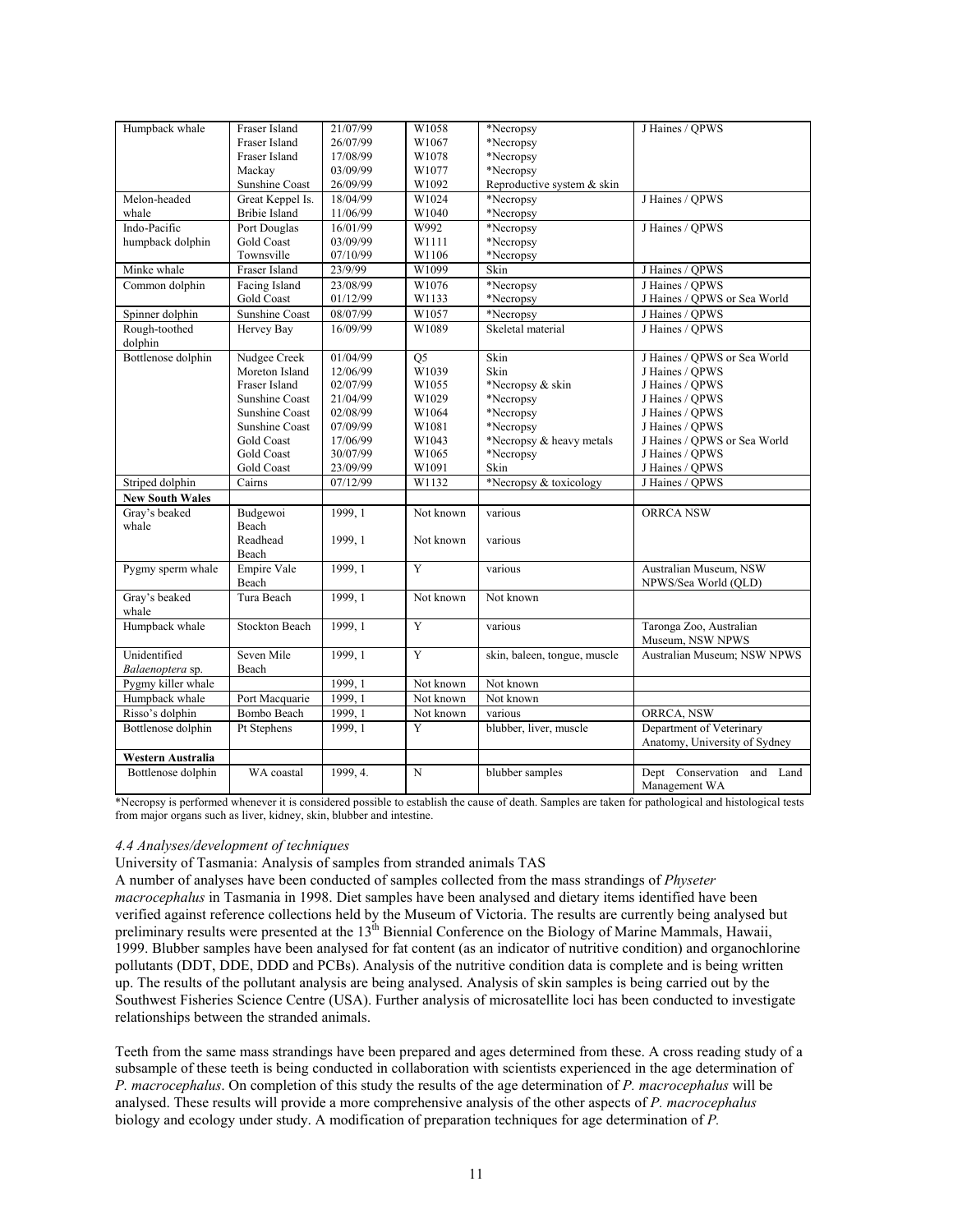*macrocephalus* developed by the University of Tasmania and the South West Fisheries Science Centre (USA) is being written up.

Ages have been determined from teeth collected from a *Globicephala melas* mass stranding (1998), two *Delphinus delphis* mass strandings (1998), a *Tursiops truncatus* mass stranding (1997) and single strandings of *T. truncatus* (1998), *D. delphis* (1995) *Lissodelphis perronii* (1995), *Phocoena dioptrica* (1997), *Mesoplodon hectori* (1997) and *Kogia simus* (1992).

Samples have been provided to a number of institutions for various research projects:

- 1. Blood samples from *T. truncatus*, *P. dioptrica* and *Orcinus orca* for an international morbillivirus study conducted by the Peruvian Centre for Cetacean Research (CEPEC), and the Department of Vaccinology-Immunology, University of Liège, Belgium. The results of this have been submitted to Veterinary Microbiology.
- 2. Skin samples from the University's archive collection of single strandings of *G. melas* to the Molecular Ecology Laboratories, Cambridge University, England for a PhD study into the population structure of *G. melas*.
- 3. Blubber samples from *P. dioptrica* to the Duke University Marine Laboratories, North Carolina for a PhD study into the structure and function of blubber in Phocoenids.
- 4. Skin samples from the University's archive collection of single strandings of *D. delphis* have been sent to the Southwest Fisheries Science Centre, USA for a study into the worldwide population structure of this species.
- 5. Skin samples from *Mesoplodon grayi*, *G. melas* and *Balaenoptera acutor*ostrata have been sent to the South West Fisheries Science Centre, USA to be included in their reference/forensic database as type specimens.
- 6. Results from a genetic study into the genus *Kogia*, to which the University of Tasmania provided samples was presented at and published in the abstracts from the 13<sup>th</sup> Biennial Conference on the Biology of Marine Mammals, Wailea, Hawaii, November 28-December 3, 1999 (see Section 11 for publication details).

#### Dept of Conservation and Land Management: DNA tissue analysis WA

DNA tissue samples were collected from one Hector's and 2 Gray's beaked whales during the year. Analysis confirmed the identification of all three animals. The record for Hector's Beaked whale in waters off WA is the first ever recorded from WA. A publication on this event is being prepared.

## **5. Pollution studies**

#### The Oceania Research Project QLD

Weekly triplicate water samples to monitor Chlorophyll A were obtained from 6 structured geographical areas within Hervey Bay during the period August 8th to October 15th 1999. The project is a long term water quality monitoring program being conducted in conjunction with the Environment Division of the Queensland Environment Protection Agency. Sampling for the program commenced in 1993 and outcomes of the first five years - 1993/1997 - is provided in: Queensland Department of Environment & Heritage, Environmental Technical Report No 23 (see 11.2).

#### Great Barrier Reef Marine Park Authority QLD

As per section 4, ongoing monitoring of pollutant concentrations in Great Barrier Reef Marine Park megafauna is undertaken using samples from stranded animals.

#### Australian Dolphin Research Foundation SA

Tissue analysis by the SA Museum of four dead *Tursiops truncatus* with documented home ranges in the Adelaide area have shown elevated levels of PCB, mercury and lead. Routine testing for these pollutants had not revealed a local problem but subsequent testing (prompted by the dolphin data) has revealed sources of these chemicals in storm water outlets. A paper documenting this is in preparation.

Dept of Conservation and Land Management WA

Blubber samples were collected from 4 stranded bottlenose dolphins for analysis of heavy metal content. The analysis is yet to be completed and no report has been received yet.

## **6. Statistics for large cetaceans**

*6.1 Direct catches (commercial, aboriginal and scientific permits) for the calendar year 1999*  Not applicable for Australia.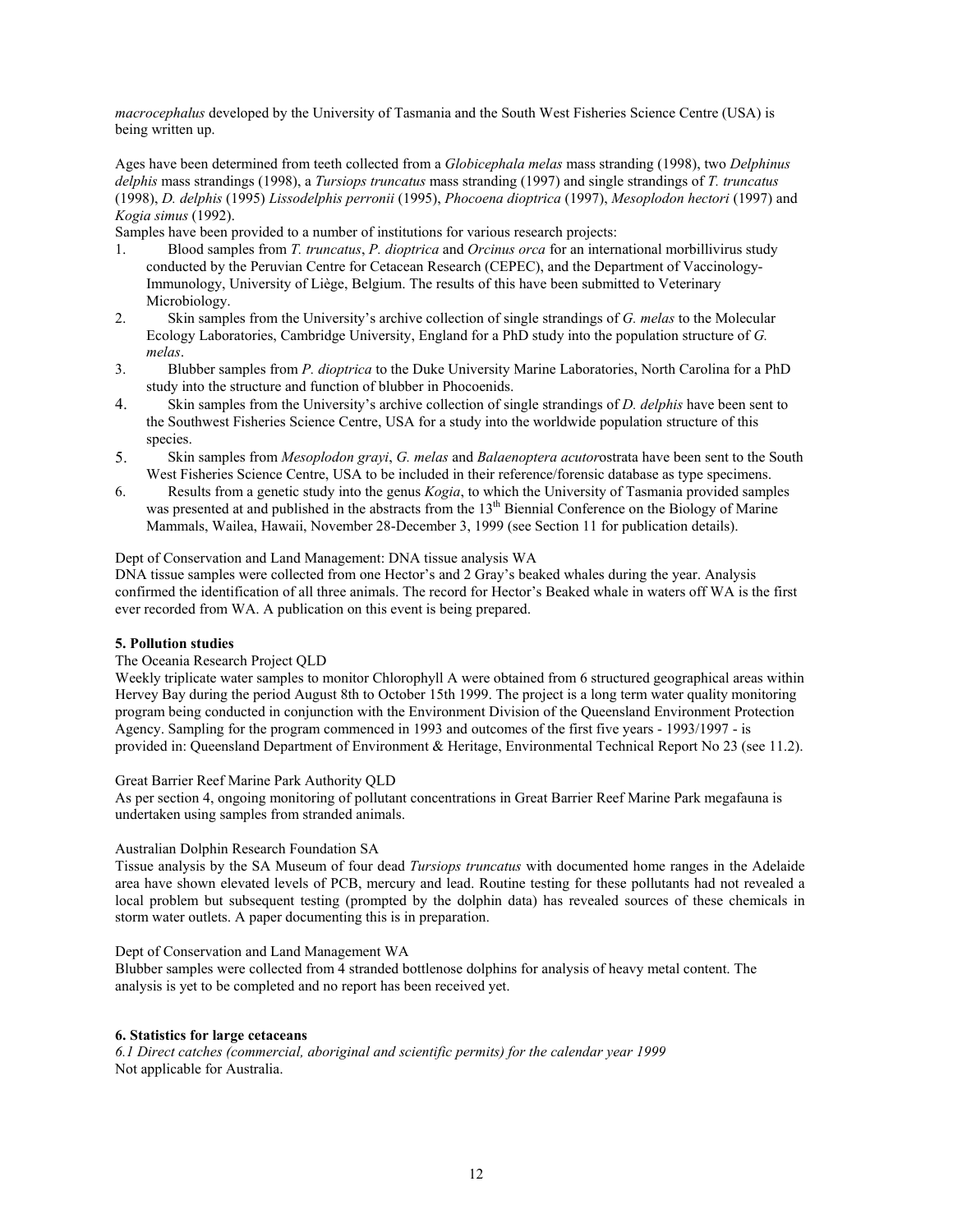*6.2 Other non-natural mortality for the calendar year 1999* 

| <b>Species</b>     | Area/stock       | Males | Females | Total | Cause                                                  | Methodology |
|--------------------|------------------|-------|---------|-------|--------------------------------------------------------|-------------|
| Unidentified whale | <b>OLD</b> Coast |       |         |       | Collision with HMAS<br>Sydney 27/08/99 fate<br>unknown |             |
| Minke whale        | <b>NSW</b>       |       |         |       | Drowning - shark net                                   | Post mortem |
| Minke whale        | <b>NSW</b>       |       |         |       | Drowning - possible net<br>wounds, disposed at sea     | Observation |

*6.3 Earlier years' statistics* 

No information to submit.

## **7. Statistics for small cetaceans**

| 7.1 For the calendar year 1999 |                        |                |            |          |                      |               |          |  |
|--------------------------------|------------------------|----------------|------------|----------|----------------------|---------------|----------|--|
|                                |                        | Directed catch |            |          | Incidental mortality |               |          |  |
|                                |                        |                |            |          |                      |               |          |  |
| Species                        | Area/stock             | Reported       | Est. total | Reported | Est. total           | Source*       | Reported |  |
|                                | Oueensland             |                |            |          |                      |               |          |  |
| Unidentified dolphin           | <b>Sunshine Coast</b>  |                |            | 27/05/99 |                      | Boat-strike   |          |  |
| Common dolphin                 | Gold Coast             |                |            | 01/12/99 |                      | Shark netting |          |  |
| Indo-Pacific humpback          | Sunshine Coast         |                |            | 26/05/99 |                      | Shark netting |          |  |
| dolphin                        | Gold Coast             |                |            | 03/09/99 |                      |               |          |  |
| Spinner dolphin                | Sunshine Coast         |                |            | 08/07/99 |                      | Shark netting |          |  |
| Bottlenose dolphin             | Sunshine Coast         |                |            | 09/04/99 |                      | Shark netting |          |  |
|                                | Gold Coast             |                |            | 21/04/99 |                      | Shark netting |          |  |
|                                | Gold Coast             |                |            | 30/07/99 |                      | Shark netting |          |  |
|                                | Gold Coast             |                |            | 23/09/99 |                      | Shark netting |          |  |
|                                | <b>New South Wales</b> |                |            |          |                      |               |          |  |
| Common dolphin                 | Sydney                 |                |            |          | $9(7$ adults,        | Shark netting |          |  |
|                                |                        |                |            |          | 2 foetuses)          |               |          |  |
| Bottlenose dolphin             | Sydney                 |                |            |          |                      | Shark netting |          |  |
| Unidentified dolphin           | Sydney                 |                |            |          |                      | Shark netting |          |  |
| Unidentified dolphins          | Nth Newcastle          |                |            |          | >1                   | Anchored      |          |  |

Australian Fisheries Management Authority: reporting of cetacean incidental mortalities/interactions There is the capacity for fishers to report cetacean interactions/mortalities in seven AFMA logbooks. Fisheries covered are Pelagic Tuna longlining, Tuna Minor Line, Australian Purse seine and pole and line, Farmed SBT, Coral Sea Log, Sub-Antarctic Fisheries, Southern Shark and South-east non-trawl. Ten mortalities and four releases were reported in the Southern Shark and South-east non-trawl (AFMA Logbook GN01) as shown below. No other mortalities or interactions were reported.

| Species               |       | Area/Location     | Date     | Source*          |          | Incidental capture |  |
|-----------------------|-------|-------------------|----------|------------------|----------|--------------------|--|
|                       |       | (decimal degrees) |          |                  | Reported | Released alive     |  |
| Unidentified dolphin  | 33.25 | 134.25            | 8/1/99   | Demersal gillnet |          |                    |  |
| Unidentified dolphin  | 37.25 | 138.73            | 13/1/99  | Demersal gillnet |          |                    |  |
| Unidentified dolphin  | 36.37 | 138.58            | 24/1/99  | Demersal gillnet |          |                    |  |
| Unidentified dolphin  | 36.75 | 138.48            | 17/3/99  | Demersal gillnet |          |                    |  |
| Unidentified dolphin  | 36.68 | 138.75            | 1/4/99   | Demersal gillnet |          |                    |  |
| Unidentified dolphin  | 36.78 | 138.68            | 3/6/99   | Demersal gillnet |          |                    |  |
| Unidentified dolphin  | 36 72 | 138.38            | 7/12/99  | Demersal gillnet |          |                    |  |
| Unidentified dolphin  | 35.73 | 138.63            | 20/10/99 | Demersal gillnet |          |                    |  |
| Unidentified dolphin  | 35.90 | 138.07            | 20/6/99  | Demersal gillnet |          |                    |  |
| Unidentified dolphins | 37.10 | 139.42            | 21/6/99  | Demersal gillnet | 4        |                    |  |

## Captive bottlenose dolphins WA

Four captive bottlenose dolphins have been maintained at the Underwater World facility in Perth for several years. Three adult animals had previously been rehabilitated and released back into the wild following the closure of an earlier commercial aquarium. These three adults did not adjust to life at sea and were taken back into care. The fourth animal was a 24-month old captive-bred sub-adult animal. In October 1999 the sub-adult animal died due to an infection of *Toxoplasmosis* sp. In November 1999 a second calf was born, but died of natural causes two days after its birth. During a four day period December 27-31 the remaining three adult animals died under suspicious circumstances. Investigations into the circumstances surrounding these deaths are still in progress. As a result of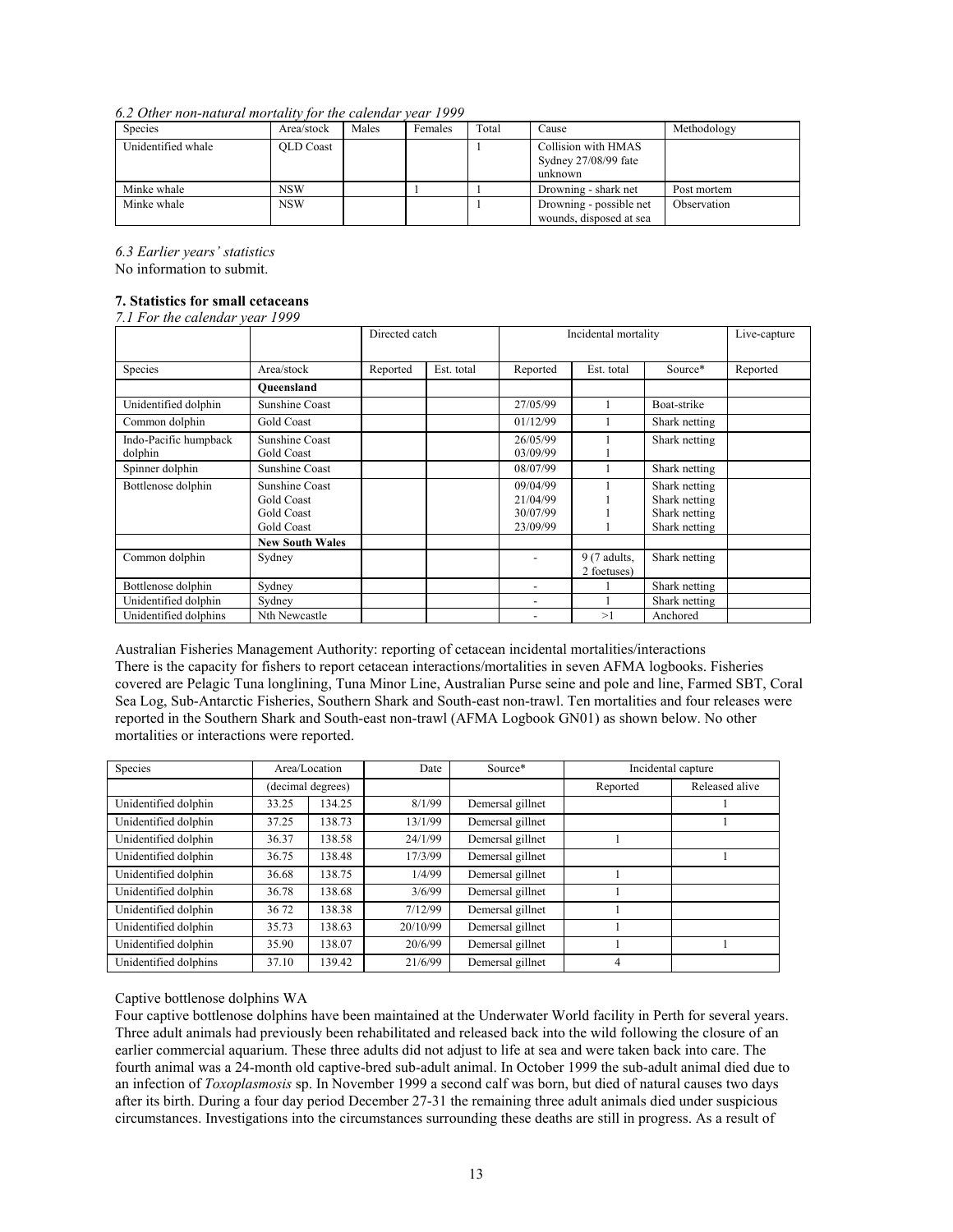these events there are no longer any captive cetaceans in WA facilities. Current policy stipulates that no further wild cetaceans will be collected to facilitate commercial displays of any type.

*7.2 Earlier years' statistics* 

No information to submit.

#### **8. Strandings**  Oueensland<sup>®</sup>

| $\ddotsc$                              |                         |                       |                |                        |                            |                          |
|----------------------------------------|-------------------------|-----------------------|----------------|------------------------|----------------------------|--------------------------|
| Common name                            | No./Sex/<br>Size        | Area/Stock            | Date           | Live/Dead<br>stranding | Outcome/Comment            | Tissue samples<br>taken? |
| Minke whale                            | 1/2, 5.91m              | Moreton Bay           | 17/6/99 Live   |                        | Released                   | Yes                      |
| Minke whale                            | 1/2, 3.70m              | Fraser Island         | 23/9/99 Live   |                        | Released                   | Yes                      |
| Common dolphin                         | 1M, 2.21m               | Gladstone             | 23/8/99 Dead   |                        | <b>Buried</b>              | Yes                      |
| Common dolphin                         | 1M, 1.97m               | Gold Coast            | 1/12/99 Dead   |                        | Shark net                  | Yes                      |
| Grampus Griseus                        | 1M, 2.90m               | Moreton Island        | 1/10/99 Dead   |                        | <b>Buried</b>              |                          |
| Humpback whale                         | 1F, 4.68m               | Fraser Island         | 21/7/99 Dead   |                        | Buried                     | Yes                      |
| Humpback whale                         | 1F, 3.67m               | Fraser Island         | 26/7/99 Dead   |                        |                            | Yes                      |
| Humpback whale                         | 1?                      | <b>Fraser Island</b>  | 17/8/99 Dead   |                        |                            | Yes                      |
| Humpback whale                         | 1F, 4.00m               | Mackay                | 3/9/99 Dead    |                        |                            | Yes                      |
| Humpback whale                         | 1F, 15.00m              | Port Clinton          | 21/9/99 Live   |                        | Birth of calf after rescue |                          |
| Humpback whale                         | 1F, 13.50m              | <b>Sunshine Coast</b> | 26/9/99 Dead   |                        | <b>Buried</b>              | Yes                      |
| Humpback whale                         | 1?, 5.88m               | Moreton Island        | 27/10/99 Dead  |                        | Buried                     | Yes                      |
| Irrawaddy dolphin                      | 1F, 2.24m               | Yeppoon               | 16/9/99 Dead   |                        | Buried                     |                          |
| Melon-headed whale                     | 1M, 2.66m               | Great Keppel Island   | 18/4/99 Dead   |                        | Buried                     | Yes                      |
| Melon-headed whale                     | 1F, 2.70m               | <b>Bribie Island</b>  | 11/6/99 Dead   |                        |                            | Yes                      |
| humpback 1M<br>Indo-Pacific<br>dolphin |                         | Port Douglas          | 16/1/99 Dead   |                        | Buried                     | Yes                      |
| Indo-Pacific<br>humpback 1?<br>dolphin |                         | Rainbow Beach         | 26/5/99 Dead   |                        | Shark net                  |                          |
| Indo-Pacific<br>dolphin                | humpback 1M, 1.50m      | Gold Coast            | 3/9/99 Dead    |                        | Shark net                  | Yes                      |
| Indo-Pacific<br>dolphin                | humpback $1$ ?, $2.10m$ | Townsville            | 7/10/99 Dead   |                        | Buried                     | Yes                      |
| Striped dolphin                        | 1M, 1.84m               | Cairns                | 7/12/99 Dead   |                        | Euthanased                 | Yes                      |
| Spinner dolphin                        | 1F, 2.16m               | <b>Sunshine Coast</b> | $8/7/99$ Dead  |                        | Shark net                  | Yes                      |
| Rough-toothed dolphin                  |                         | Hervey Bay            | 16/9/99 Dead   |                        |                            | Yes                      |
| Bottlenose dolphin                     | 1F, 2.12m               | Moreton Bay           | 31/3/99 Live   |                        |                            |                          |
| Bottlenose dolphin                     | 1?, 1.09m               | Noosa                 | 9/4/99 Dead    |                        | Shark net                  |                          |
| Bottlenose dolphin                     | 1F, 1.66m               | Gold coast            | 21/4/99 Dead   |                        | Shark net                  | Yes                      |
| Bottlenose dolphin                     | 1F, 1.93m               | Moreton Island        | 7/5/99 Dead    |                        |                            |                          |
| Bottlenose dolphin                     | 1F                      | Moreton Island        | 12/6/99 Dead   |                        |                            | Yes                      |
| Bottlenose dolphin                     | 1M, 1.60m               | <b>Sunshine Coast</b> | 14/6/99 Dead   |                        |                            |                          |
| Bottlenose dolphin                     | 1F                      | Gold coast            | 17/6/99 Dead   |                        |                            | Yes                      |
| Bottlenose dolphin                     | 1F                      | Fraser island         | 2/7/99 Dead    |                        |                            | Yes                      |
| Bottlenose dolphin                     | 1M, 2.22m               | Gold coast            | 30/7/99 Dead   |                        | Shark net                  | Yes                      |
| Bottlenose dolphin                     | 1M, 1.22m               | Sunshine coast        | 2/8/99 Dead    |                        |                            | Yes                      |
| Bottlenose dolphin                     | 1M, 2.54m               | Sunshine coast        | 7/9/99 Dead    |                        |                            | Yes                      |
| Bottlenose dolphin                     | 1M, 2.05m               | Gold coast            | 23/9/99 Dead   |                        |                            | Yes                      |
| Bottlenose dolphin                     | 1?                      | Moreton Island        | 29/9/99 Dead   |                        | Buried                     |                          |
| Bottlenose dolphin                     | 1M, 0.88m               | <b>Bribie Island</b>  | $6/10/99$ Dead |                        | To Queensland Museum       |                          |
| Bottlenose dolphin                     | 1M, 2.55m               | Teewah Beach          | 23/10/99 Dead  |                        | Buried                     |                          |
| Unidentified dolphin                   | 1?, 1.85m               | Rainbow Beach         | 27/5/99 Dead   |                        | Boat strike                |                          |
| Unidentified dolphin                   | 1?                      | Cooktown              | 18/10/99 Dead  |                        | Dead many days             |                          |
| Unidentified dolphin                   | 1M, 2.82m               | Teewah Beach          | 7/12/99 Dead   |                        | Buried                     |                          |
| Unidentified whale                     | 1?                      | Off Keppel Islands    | 27/8/99        |                        | Hit by naval vessel        |                          |

• The fate of whale struck by HMAS *Sydney* on 27 August 1999 is unknown. It may not have died.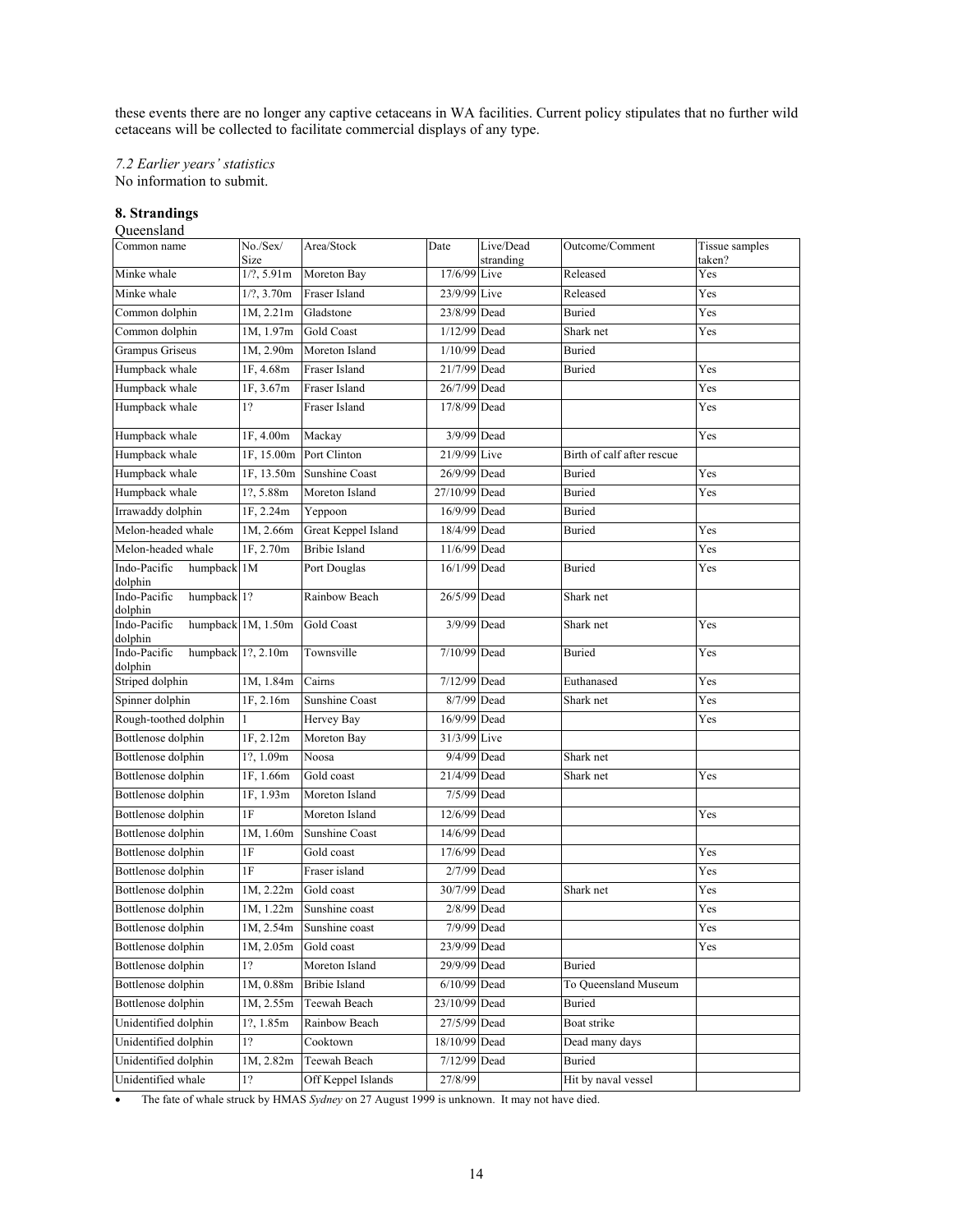# New South Wales

| Common name                 | No./Sex/     | AREA/stock          | Date          | Live/Dead | Outcome/Comment             | Tissue samples |
|-----------------------------|--------------|---------------------|---------------|-----------|-----------------------------|----------------|
|                             | Size         |                     |               | stranding |                             | taken?         |
| Gray's beaked whale         |              | Budgewoi Beach      | 14/01/99      | alive     | Died. Post mortem           | yes            |
|                             |              |                     |               |           | conducted                   |                |
| Gray's beaked whale         | $\mathbf{1}$ | Readhead Beach      | 15/01/99      | dead      | Post mortem.                | ves            |
| Unidentified dolphin        |              | Clarence River      | 04/02/99      | dead      |                             | Not known      |
| Pygmy sperm whale           |              | Empire Vale Beach   | 26/02/99      | alive     | Euthanased. Post<br>mortem. | yes            |
| Pygmy/Dwarf sperm<br>whale? | $\mathbf{1}$ | Grassy Head         | 02/04/99      | alive     | Died in transit.            | no             |
| Pygmy/Dwarf sperm<br>whale? | $\mathbf{1}$ | Hat Head            | 16/04?<br>/99 | dead      |                             | no             |
| Pygmy/Dwarf sperm<br>whale? | $\mathbf{1}$ | Dunbogan            | 23/04/99      | alive     | Died, buried on site        | no             |
| Pygmy/Dwarf sperm<br>whale? | 1            | North Haven         | 26/04/99      | dead      |                             | no             |
| Gray's beaked whale         |              | Tura Beach?         | 05/04/99      | dead      |                             | yes            |
| Humpback whale              |              | Stockton Beach      | 15/07/99      | dead      | Post mortem                 | ves            |
| Pygmy sperm whale           | $\mathbf{1}$ | Lighthouse<br>Beach | 31/07/99      | Not known |                             | Not known      |
| Bryde's whale               |              | Toowoon Bay         | 06/09/99      | Not known |                             | Not known      |
| Minke or Bryde's whale      |              | Seven Mile Beach    | 13/09/99      | dead      |                             | yes            |
| Bottlenose dolphin          |              | Location unknown    | 07/10/99      | dead      |                             | Not known      |
| Pygmy killer whale          |              | Location unknown    | 04/11/99      | dead      | Post mortem                 | yes            |
| Humpback whale              |              | Port Macquarie?     | 23/11/99      | dead      |                             | yes            |
| Risso's dolphin             |              | Bombo Beach         | 26/12/99      | dead      | Post mortem                 | yes            |

# Northern Territory

| Species                  | No./Sex/<br><b>Size</b>        | Area/Stock                              | Date        | Live/Dead<br>stranding | Outcome/Comment                      | Samples/Measure<br>ments taken? |
|--------------------------|--------------------------------|-----------------------------------------|-------------|------------------------|--------------------------------------|---------------------------------|
| Short-finned pilot whale | $3$ adult, $2$<br>juvenile     | Melville Is<br>11°11'S, 130°22'E        | 18/3/99     | 4 dead on<br>19/3/99   | Remaining juvenile<br>euthanased     | Measurements and<br>photos      |
| Balaenoptera sp.         |                                | South of Gove<br>12°24'S, 136°55'E      | c $19/3/99$ | Dead                   | Decomposed carcass<br>washed ashore  | Photos only                     |
| Irrawaddy dolphin        | $1, \sim 1.5$ m                | Is. of Woodah<br>13°22'S, 136°08'E      | 27/5/99     | Dead                   | Decomposing carcass<br>washed ashore | Photos only                     |
| Irrawaddy dolphin        | 1F, adult<br>1.93 <sub>m</sub> | Fog Bay<br>12°46'S, 130°22'E            | 1/10/99     | Dead                   | Washed ashore                        | Measurements and<br>photos      |
| Irrawaddy dolphin        | 1F adult.<br>2.15m             | <b>Black Point</b><br>11°10'S, 132°09'E | 20/10/99    | Live                   | Euthanased                           | Measurements and<br>photos      |

# Victoria: Museum of Victoria (MoV)

| Species                 | No./Sex/         | Area/Stock          | Date     | Live/Dead | Outcome/Comment       | Samples/Measure  |
|-------------------------|------------------|---------------------|----------|-----------|-----------------------|------------------|
|                         | <b>Size</b>      |                     |          | stranding |                       | ments taken?     |
| Sperm whale             |                  | Moonlight Head      | 24/9/99  |           | Badly decomposed      | Photos only      |
|                         |                  | AMG 7520 952064     |          |           |                       |                  |
| Pygmy sperm whale       | 1F               | <b>Barwon Heads</b> | 13/10/99 |           | Post mortem at        | MoV C31373       |
|                         | 2.2 <sub>m</sub> |                     |          |           | Melbourne Zoo         |                  |
| Long-finned pilot whale | 1F adult         | Petticoat Creek     | 16/4/99  |           |                       | Photos only      |
|                         |                  | AMG 7620 370104     |          |           |                       |                  |
| Bottlenose dolphin      | 1M adult         | Point Addis         | 3/10/99  |           | Extensive injury anal | Measurements and |
|                         | 2.78m            |                     |          |           | area                  | photos           |

# Western Australia

| Species            | No./Sex/    | Area/Stock           | Date    | Live/Dead | Outcome/Comment | Samples/Measure          |
|--------------------|-------------|----------------------|---------|-----------|-----------------|--------------------------|
|                    | <b>Size</b> |                      |         | stranding |                 | ments taken?             |
| Bottlenose dolphin | 1M          | Florida Beach,       | 9/4/99  | Found     |                 | Measured.                |
|                    | 2.68m       | Mandurah             |         | dead.     |                 |                          |
|                    |             | 32°38'S, 115°37'E    |         |           |                 |                          |
| Bottlenose dolphin | 1M          | Halls Head, Mandurah | 15/4/99 | Found     |                 | Measured, tissue         |
|                    | 1.3m        | 32°32'S, 115°42'E    |         | dead.     |                 | sample taken.            |
| Bottlenose dolphin | 1M          | Forrest Beach        | 3/5/99  | Found     |                 | Measured.                |
|                    | 2.54m       | 33°35'S, 115°26'E    |         | dead.     |                 |                          |
| Bottlenose dolphin | 1M          | Warnbro Beach        | 23/6/99 | Found     |                 | Tissue sample            |
|                    | 1.9m        | 32°19'S, 115°44'E    |         | dead.     |                 | taken.                   |
| Bottlenose dolphin |             | Yeagorup Beach       | 21/7/99 | Found     | Advanced        | $\overline{\phantom{0}}$ |
|                    |             | 34°33'S, 115°49'E    |         | dead.     | decomposition   |                          |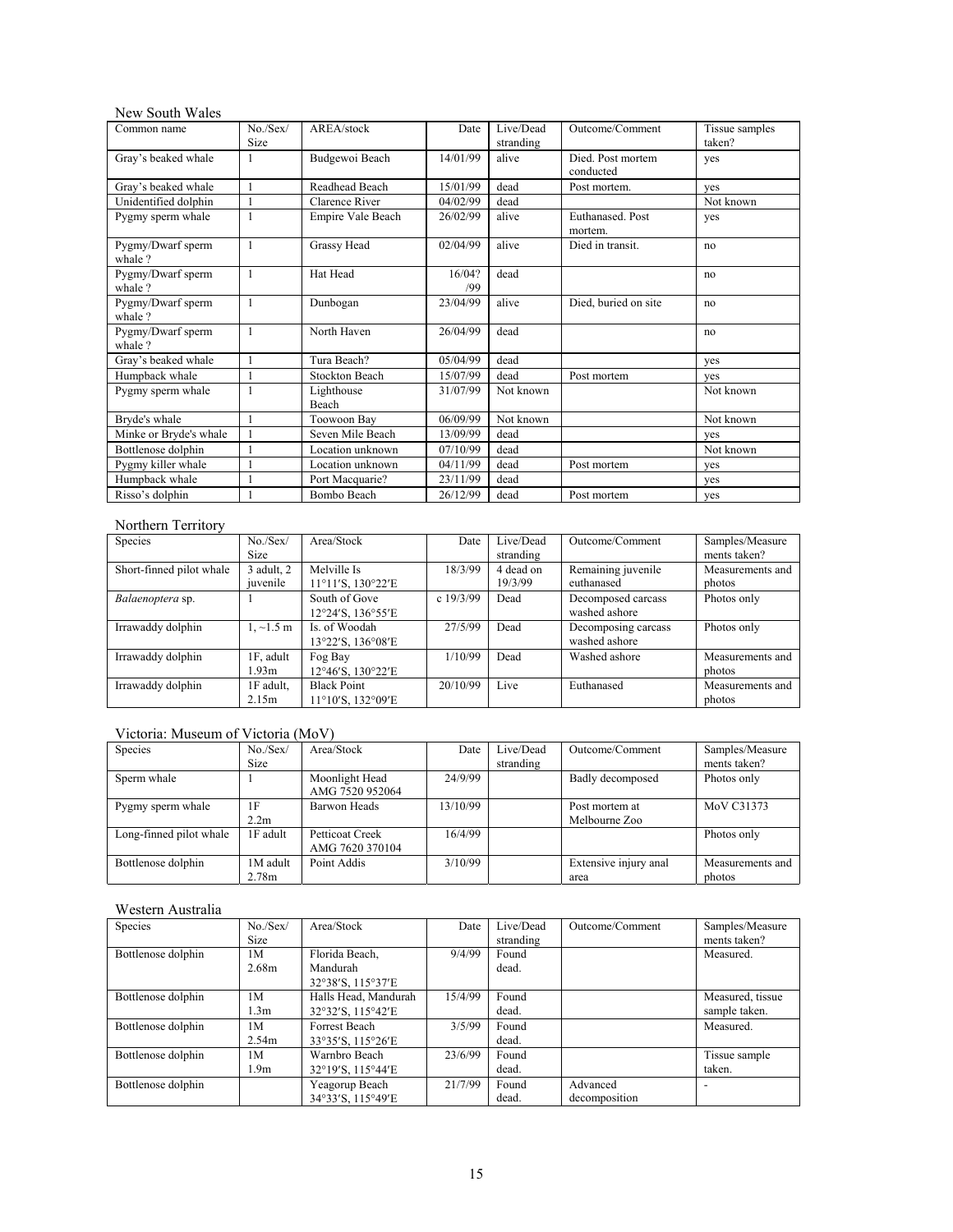| Bottlenose dolphin                | 1F                | Yeagorup Beach<br>34°33'S, 115°49'E | 21/7/99  | Found<br>dead. | Advanced<br>decomposition | $\overline{a}$   |
|-----------------------------------|-------------------|-------------------------------------|----------|----------------|---------------------------|------------------|
| Bottlenose dolphin                | 1M                | Swanbourne Beach                    | 3/8/99   | Found          | Advanced                  | Measured.        |
| 1.7 <sub>m</sub>                  |                   | 31°58'S, 115°46'E                   |          | dead.          | decomposition             |                  |
| Bottlenose dolphin<br>1M<br>1.55m |                   | South Beach                         | 9/9/99   | Found          |                           | Measured.        |
|                                   |                   | 32°04'S, 115°45'E                   |          | dead.          |                           |                  |
| Bottlenose dolphin                | 1M                | <b>Floreat Beach</b>                | 15/9/99  | Found          |                           | Measured, tissue |
|                                   | 1.4m              | 31°58'S, 115°45'E                   |          | dead.          |                           | sample taken.    |
| Minke whale                       | 3.4 <sub>m</sub>  | Dunsborough<br>33°36'S, 115°06'E    | 24/9/99  | Live           | Released alive            | Measured.        |
| <b>Striped Dolphin</b>            | 1F                | Palm Beach,                         | 25/9/99  | Found          |                           | Measured.        |
|                                   | 1.74m             | Rockingham<br>32°23'S, 115°43'E     |          | dead.          |                           |                  |
| Bottlenose dolphin                | 1F                | Whale Bone, Shark                   | 26/9/99  | Found          | Advanced                  | Measured.        |
|                                   | 1.86m             | Bay                                 |          | dead.          | decomposition             |                  |
|                                   |                   | 26°08'S, 113°39'E                   |          |                |                           |                  |
| Humpback whale                    | 1M                | Cowrie Cove, Burrup                 | 26/9/99  | Live           | Died on beach.            | Measured.        |
|                                   | 5.9 <sub>m</sub>  | Peninsula                           |          | stranded       |                           |                  |
|                                   |                   | 20°34'S, 116°48'E                   |          |                |                           |                  |
| Humpback whale                    | 1F                | King George Sound                   | 1/10/99  | Found          |                           | Measured.        |
|                                   | 12m               | 35°03'S, 117°58'E                   |          | dead.          |                           |                  |
| Bottlenose dolphin                | 1F                | Buchanan Bay, Garden                | 14/10/99 | Found          |                           | Measured, tissue |
|                                   | 2.34 <sub>m</sub> | Island                              |          | dead,          |                           | sample taken.    |
|                                   |                   | 32°12'S, 115°41'E                   |          | emaciated.     |                           |                  |
| Bottlenose dolphin                | 1F                | Entrance, Serpentine-               | 15/10/99 | Found          | Advanced                  | Measured.        |
|                                   | 1.64m             | Murray Rivers                       |          | dead.          | decomposition             |                  |
|                                   |                   | 32°35'S, 115°46'E                   |          |                |                           |                  |
| Pygmy sperm Whale                 | 1M                | Buller River mouth.                 | 26/10/99 | Found          |                           | Measured.        |
|                                   | 2m                | 28°38'S, 114°36'E                   |          | dead.          |                           |                  |
| Striped dolphin                   | 1M                | Drummonds Cove                      | 26/10/99 | Live           | Died shortly after        | Measured.        |
|                                   | 1.96m             | 28°40'S, 114°37'E                   |          | stranded       |                           |                  |
| Sperm whale                       | $\overline{1}$ F  | Peaceful Bay, Walpole               | 27/10/99 | Found          | Advanced                  | Measured.        |
|                                   | 9.2m              | 32°02'S, 116°56'E                   |          | dead.          | decomposition             |                  |
| Humpback whale                    | 1M                | <b>Two Rocks</b>                    | 28/10/99 | Found          |                           | Measured.        |
|                                   | 15m               | 31°30'S, 115°35'E                   |          | dead.          |                           |                  |
| Bottlenose dolphin                | 1F                | Matilda Bay, Swan                   | 3/11/99  | Found          | Advanced                  | Measured.        |
|                                   | 1.12m             | River                               |          | dead.          | decomposition             |                  |
|                                   |                   | 31°59'S, 115°49'E                   |          |                |                           |                  |
| Dwarf sperm Whale                 | 1F                | Bellander Beach,                    | 12/11/99 | Found          | Advanced                  | Measured.        |
|                                   | 2.2m              | Walpole                             |          | dead.          | decomposition             |                  |
|                                   |                   | 34°59'S, 116°44'E                   |          |                |                           |                  |
| Bottlenose dolphin                |                   | Falcon Beach                        | 27/11/99 | Found          | Advanced                  | Measured.        |
|                                   | 2.4 <sub>m</sub>  | 32°34'S, 115°39'E                   |          | dead.          | decomposition             |                  |
| Striped dolphin                   | 1M                | Karratha                            | 22/12/99 | Found          | Advanced                  | Measured.        |
|                                   | 2m                |                                     |          | dead.          | decomposition             |                  |
|                                   |                   | 20°44'S, 116°51'E                   |          |                | Advanced                  |                  |
| Bottlenose dolphin                | 1F                | Bunbury                             | 23/12/99 | Found          |                           | Measured.        |
|                                   | 1.87m             | 33°20'S, 115°37'E                   |          | dead.          | decomposition             |                  |

## Dolphin Research Institute VIC

Records are maintained of small cetacean strandings in Port Phillip Bay and nearby ocean beaches. All measurements are collected according to Norris (1961) "Standardised methods for measuring and recording data on the smaller cetaceans". For further details contact W. Dunn, Dolphin Research Institute.

# **9. Other studies and analyses**

Queensland Parks and Wildlife Service: Marine Wildlife Stranding and Mortality Database QLD The database summarises all records of sick, injured or dead marine wildlife reported to QPWS. Most records of individual strandings are supplied by QPWS and GBRMPA staff. Other records were received directly via members of the public including Sea World and Underwater World. The database also contains all reported marine mammal and marine turtle mortality within the Queensland Department of Primary Industries Shark Control Program. Up to the end of 1999 *Tursiops truncatus* and *Tursiops aduncus* have been recorded as *Tursiops truncatus.* The QPWS stranding program allows identification of areas where there are greater threats to coastal cetacean, pinniped and turtle species.

University of Sydney: Reproduction in Marine Mammals NSW

Commenced in 1997, the project involves using post-mortem blubber biopsies to develop a method to gauge the reproductive status of wild cetaceans with minimal intervention.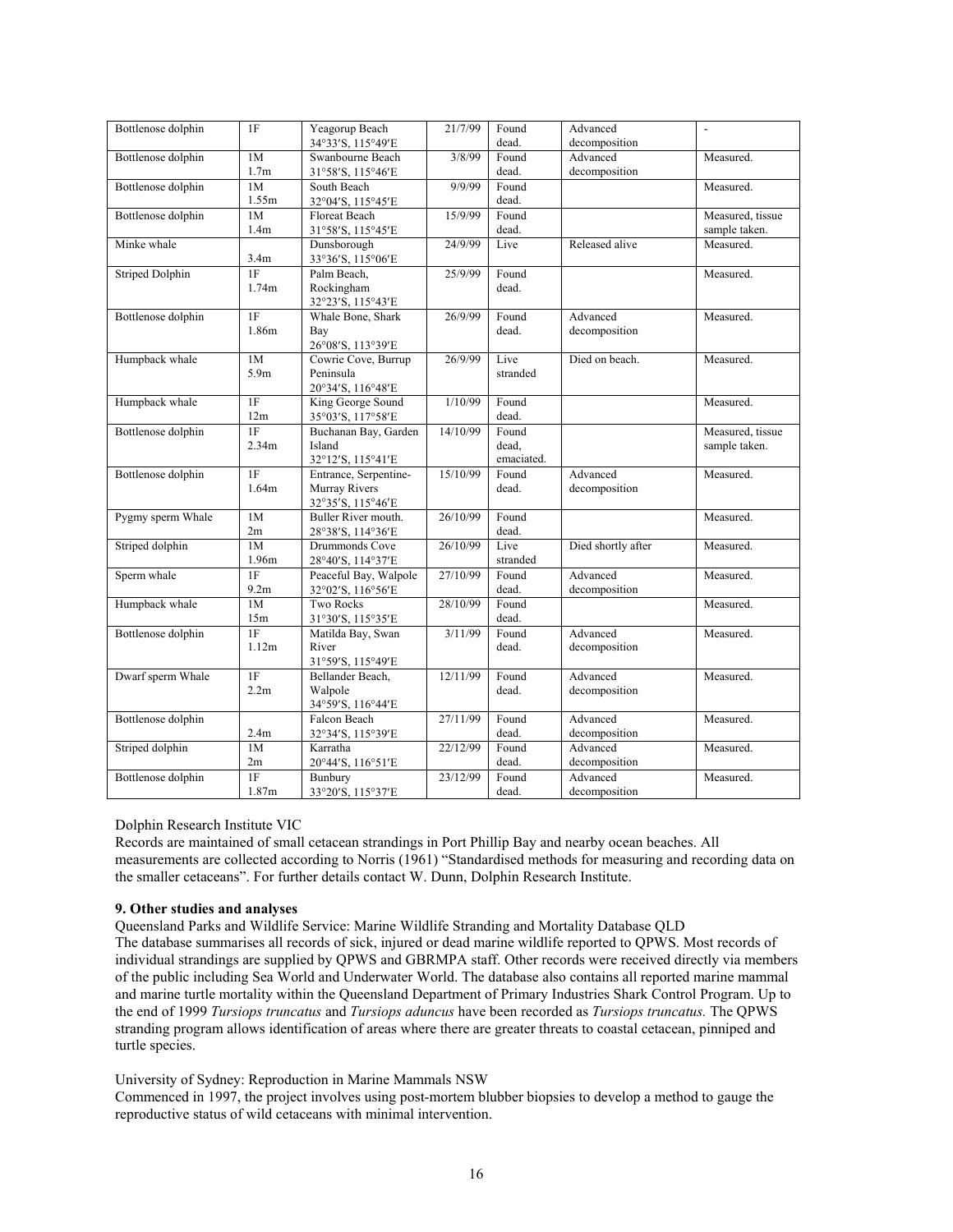James Cook University - Dept of Tourism, and Museum of Tropical Queensland QLD Routine documentation of general behaviour of dwarf minke whales during encounters, as well as their interactions with the drifting vessel and snorkellers hanging from two 50 m ropes trailed upwind of the drifting vessel. The latter information, in conjunction with experiential data collected from passengers, crew and dive boat managers, is used to refine the guidelines proposed for swimmer-dwarf minke whale interactions in Arnold and Birtles (1999) – see section 11.1.

## Jason Gedamke (University of California, Santa Cruz) QLD

Analysis of vocalisations of dwarf minke whales, data collection via a hydrophone array trailed from *Undersea Explorer* and in an untended array off Lizard Island. The combination of acoustic recording with surface and underwater observations (in collaboration with the above) allows joint exploration of the context of dwarf minke whale vocalisations.

Ms Pam Stacey (Augustana University College, Canada) & Dr Peter Arnold (Museum of Tropical Queensland) QLD Completed a worldwide literature review on the Irrawaddy dolphin current to May 1999.

## Ms Isabel Beasley (Ph.D candidate, James Cook University) QLD

Examining intraspecific variation throughout the geographical range of the Irrawaddy dolphin, based on examination of skeletal material (especially the skull) within museums throughout Europe, the United States, south-east Asia and Australia. Both marine and freshwater populations have been examined. Additional material has been collected for genetic analysis. This is a collaborative study (eg with Dr Peter Arnold on osteology).

Dolphin Society: "Dolphin within" research project NSW The project has been underway since 1994. It examines human responses to interactions with non captive dolphins.

#### Australian Dolphin Research Foundation SA

Surveys of Gulf St Vincent to determine distribution of bottlenose and common dolphins using vessels of convenience.

## Eubalaena Pty Ltd SA

A project to assess the habitat preference by right whales on the Australian coastline was commenced. The multiyear project will identify and where possible quantify features of preferred right whale habitats and compare them with areas that are rarely or never used by right whales. It will include an assessment of areas of historic significance to the species but which show little or no present day use. It is intended that the project will allow threats related to loss of habitat or displacement from preferred habitats, along with anthropogenic threats from conflicting uses within critical habitats, to be addressed more effectively.

RMIT University - Dept of Applied Biology and Biotechnology: Impacts of cetacean based eco-tourism on bottlenose dolphins VIC

This study monitored whistle production of bottlenose dolphins in the presence and absence of dolphin-swim charters as a means of understanding the response to vessels, from December 1998 to April 1999. Forty-six hours of sound recordings were made from a total of 66 commercial boat trips each lasting an average of 4.13 hours. The success rate of these trips in encountering dolphins was 78.8%. When dolphins were observed a hydrophone was immersed into the water and sound recording initiated. Simultaneously behavioural recordings were made using a 1 minute interval focal group sampling method. Dolphin behaviour was categorised as either travel, feeding or social behaviour and the number of whistles produced was catalogued according to these behavioural states. The three types of vessel approach observed were the i) parallel ii) direct and iii) J approach. A total of 257 commercial boat approaches were studied (mean = 4.0 approaches per group of dolphins sighted) and the mean interaction time with a group of dolphins was 32min (range: 4-151min). The most common approach type observed was the parallel approach, which is the recommended approach type in Victoria, Australia.

The number of whistles produced during the first minute of an approach by a boat indicate that these dolphins are most likely to whistle at higher rates during a direct approach when travelling. A tour operator was also more likely to use a direct approach when the dolphins were observed travelling. Sound recordings from a control boat that was stationary and anchored at the time of sighting was used to determine if sound production differed in the presence and absence of tour vessels. The mean number of whistles produced per minute by the dolphins during travel behaviour was greater when commercial tour operators were present (0.678 whistles per minute) than when they were not (0.02 whistles per minute). Whistle production was at its greatest during social behaviour (mean number of whistles per min=4.51) and least during travel behaviour (mean number of whistles per minute=0.68). We suggest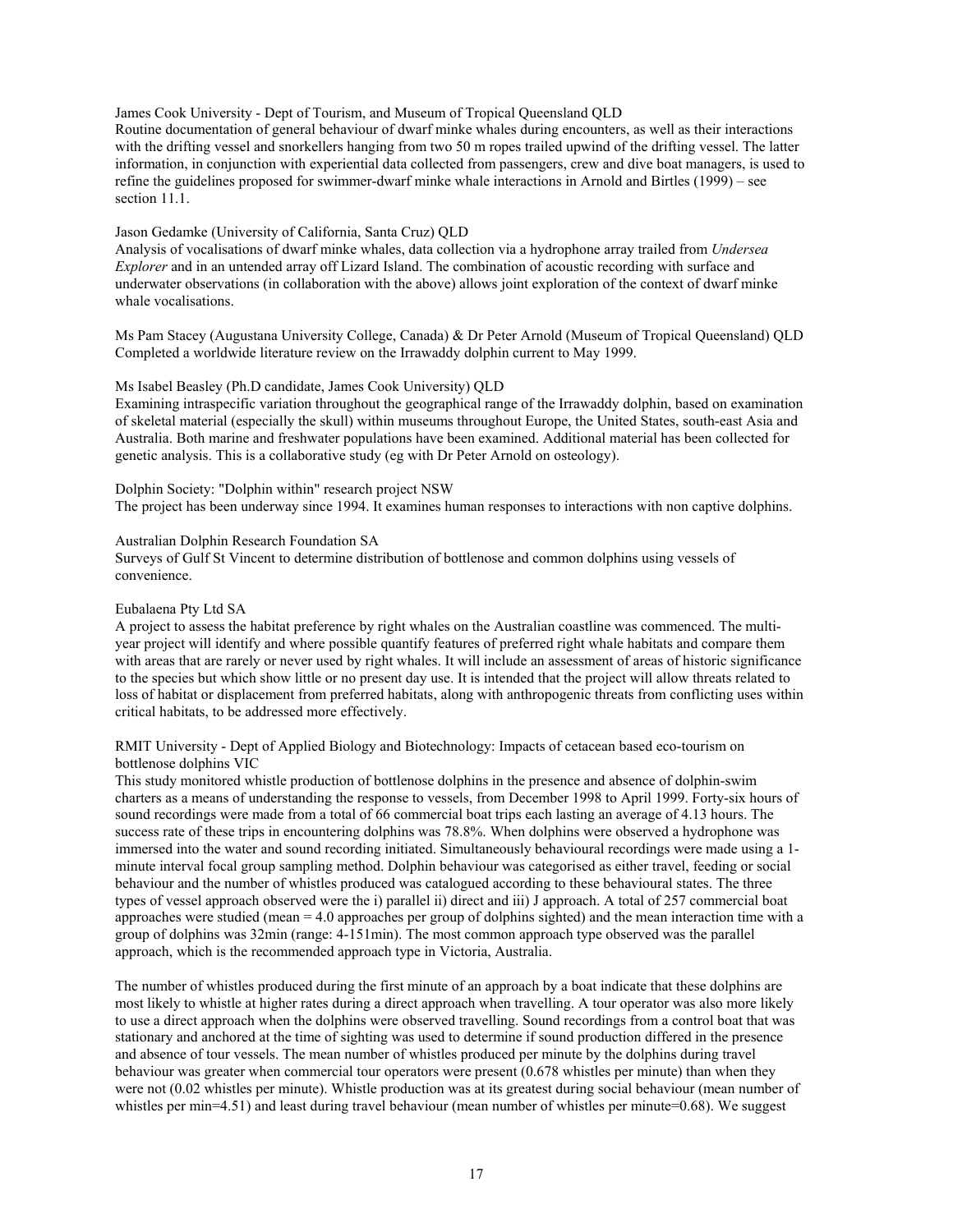that dolphins are whistling to maintain group cohesion as a response to vessels. Impacts of cetacean based ecotourism on the animals being observed remain unclear.

| Common name        | Principal Researcher | Subject                                                                             |
|--------------------|----------------------|-------------------------------------------------------------------------------------|
| Bottlenose dolphin | Rebecca Donaldson    | Ecology of Bottlenose Dolphins in Cockburn Sound (PhD thesis)                       |
| Bottlenose dolphin | M. Heithaus          | Importance of benthic fish communities to Bottlenose dolphin diet. (Shark Bay, PhD  |
|                    |                      | thesis)                                                                             |
| Bottlenose dolphin | M. Kruetzen          | Genetic study of Bottlenose Dolphins along WA coastline (PhD thesis)                |
| Bottlenose dolphin | Dr A. Samuels        | Behavioural ecology of juvenile dolphins in Shark Bay                               |
| Bottlenose dolphin | Dr J. Mann           | Behaviour and communication in Bottlenose dolphins in Shark Bay                     |
| Bottlenose dolphin | S. Mills             | Analysis of provisioned dolphin beach visitation patterns at Monkey Mia, Shark Bay. |
|                    |                      | (Hons. Thesis)                                                                      |

Dept of Conservation and Land Management WA: additional research in WA

Licensed commercial whale watching for southern right and humpback whales WA

Data for the 1998 season: 85 licenses issued; 23,678 passengers (Metropolitan Perth waters), 11,662 passengers (Country-based licences). 23 commercial dolphin watching licences were also issued during 1998.

Dr Graham Ross - Australian Biological Resource Study ACT

Collaborating in an ongoing study of the morphology of genus *Sousa*, contributing to a revision of the genus. The study complements current studies on the genetics of the genus.

#### Deakin University - Warrnambool: Blue whale study VIC/SA

The area under study is clearly a significant feeding area for an unknown number of blue whales during the austral summer and autumn. Up to 32 blue whales have been sighted during aerial surveys, with whales present for up to 6 months of the year. Unique oceanographic conditions prevail in this region, and promote the production of abundant Euphausiid prey. This research is relevant to the questions of stock identity and population trends, feeding ecology, environmental change, scientific aspects of sanctuaries, and whale watching.

#### **10. Literature cited**

Mizroch, S.A., Beard, J.A., and Lynde, M. (1990) Computer assisted photo-identification of humpback whales. *Rep. Int. Whal. Commn* (Special Issue 12): 63-70.

## **11. Publications**

*11.1 Published or 'In Press' papers only* 

Arnold, P.W. and Birtles, R.A. 1999. *Towards sustainable management of the developing dwarf minke whale tourism industry in northern Queensland.* CRC Reef Research Technical Report 27, 30 pp. James Cook University of North Queensland.

Bannister, J L (in press). Status of southern right whales off Australia. *J. Cetacean Res. Manage.*

Bannister, J.L., Pastene, L.A. and Burnell, S.R. 1999. First record of southern right whale movement between warm water breeding grounds and the Antarctic Ocean, south of 60ºS. *Mar. Mamm. Sci. 15 (4): 1337-1342.*

Birtles, R.A., Valentine, P.W. and Curnock, M. (in press). Tourism based on free-ranging marine wildlife: opportunities and responsibilities. Wildlife Tourism Assessment Report to Wildlife Tourism Subprogram of CRC Tourism.

Burnell, S.R. (in press). Aspects of the reproductive biology, movements and site fidelity of right whales off Australia. *J. Cetacean Res. and Management*.

Chatto, R. E. (in press). Records of cetacean strandings in the Northern Territory of Australia. *The Beagle*.

Chatto, R.E., (in press). Whale strandings in the Northern Territory I. Great Sperm Whale *Physeter macrocephalus* on Casuarina Beach, Darwin. *NT Naturalist* 16.

Chatto, R.E., (in press). Whale strandings in the Northern Territory II. Dwarf Sperm Whale *Kogia simus*. *NT Naturalist* 16.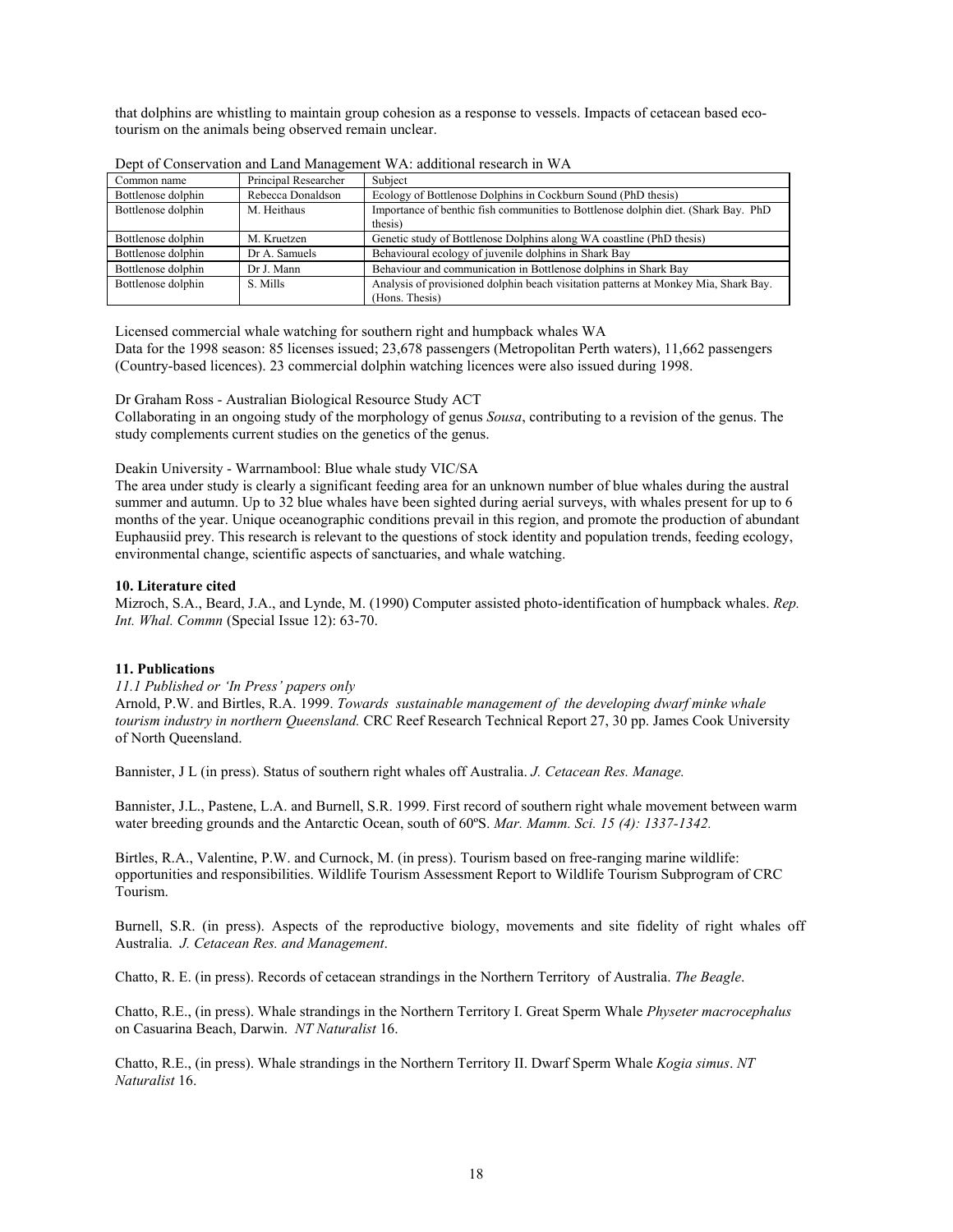Chatto, R.E., (in press). Whale strandings in the Northern Territory III. A mass stranding of Melon-Headed Whales *Peponocephala electra* on Elcho Island. *NT Naturalist* 16.

Chatto, R.E., (in press). Whale strandings in the Northern Territory IV. A mass stranding of Short-finned Pilot Whales *Globicephala macrorhynchus* on Melville Island. *NT Naturalist* 16.

Chivers, S. J., R. G. LeDuc, K. M. Robertson, N. B. Barros and A. E. Dizon (1999) Large inter-ocean differences in the molecular genetics of *Kogia sima* indicate long-term isolation. Page 33 *in* abstracts from the 13th Biennial Conference on the Biology of Marine Mammals. Wailea, Hawaii, November 28-December 3 1999. The Society for Marine Mammalogy.

Corkeron P.J. and Connor R. C. (1999) Why do baleen whales migrate? *Marine Mammal Science*. 15: 1228-1245

Corkeron, P.J., Ensor P. and Matsuoka K. (1999) Observations of blue whales feeding in Antarctic waters. *Polar Biology* 22:213-215.

Evans, K., C. Kemper and M. Hill. (in press) First records of the spectacled porpoise *Phocoena dioptrica* in continental Australian waters. *Marine Mammal Science*.

Evans, K and M. Hindell. (1999) *The last supper. Diet of sperm whales from two strandings on the coast of Tasmania*. Page 54 *in* abstracts from the 13<sup>th</sup> Biennial Conference on the Biology of Marine Mammals. Wailea, Hawaii, November 28-December 3 1999. The Society for Marine Mammalogy.

Gill, P.C., Ross, G.J.B., Dawbin, W.H. & Wapstra, H. (2000) Confirmed sightings of dusky dolphins (*Lagenorhynchus obscurus*) in southern Australian waters. *Marine Mammal Science* 16(2): 452-459

Hale PT, Barreto A, & Ross GJB (in press). Comparative morphology and distribution of the *aduncus* and *truncatus* forms of *Tursiops*. *Aquatic Mammals*.

McCauley, R.D., Fewtrell, J., Duncan, A.J., Jenner, C., Jenner, M-N., Penrose, J., Prince, R.I.T., Adhitya, A., Murdoch, J., & McCabe, K. (2000). Marine seismic surveys - A study of environmental implications. *APPEA Journal*, 2000: 692-705.

Marsh H and Sinclair DF (1989a) Correcting for visibility bias in strip transect aerial surveys of aquatic fauna. *Journal of Wildlife Management* **53**:1017-1024.

Marsh H and Sinclair DF (1989b) An experimental evaluation of dugong and sea turtle aerial survey techniques. *Australian Wildlife Research* **16**:639-650.

Mesnick, S. L., Evans, K., Taylor, B. L., Frye, A., Hyde, J. and Dizon, A. E. (1999) *Sperm Whale Social Structure: Kith or Kin.* Page 123 *in* abstracts from the 13<sup>th</sup> Biennial Conference on the Biology of Marine Mammals. Wailea, Hawaii, November 28-December 3 1999. The Society for Marine Mammalogy

Moller, L. M. & Harcourt, R. G. (1998) Social dynamics and activity patterns of bottlenose dolphins, *Tursiops truncatus*, in Jervis Bay, south-eastern Australia. *Proceedings of the Linnean Society of New South Wales*. **120:** 181-198.

Noad, M.J. 2000. A southern right whale *Eubalaena australis* (Desmoulins, 1822) in southern Queensland waters. *In press:* Memoirs of the Queensland Museum, 45(2). *(Note: this sighting was made in 1998 and was included in last years report to the IWC.).* 

Paterson, R.A., Cato, D.H., Janetzki, H.A. & Williams, S.C. 2000. An adult dwarf minke whale Balaenoptera acutorostrata Lacepede, 1804 from Fraser Island, Queensland. Memoirs of the Queensland Museum 45(2): (in press).

Stacey, P.J. and Arnold, P.W. 1999. *Orcaella brevirostris*. *Mammalian Species* 616: 1-8. American Society of Mammalogists.

Thiele, D. and P.C. Gill (1999) Cetacean observations during a winter voyage into Antarctic sea ice south of Australia. *Antarctic Science* 11(1): 48-53.